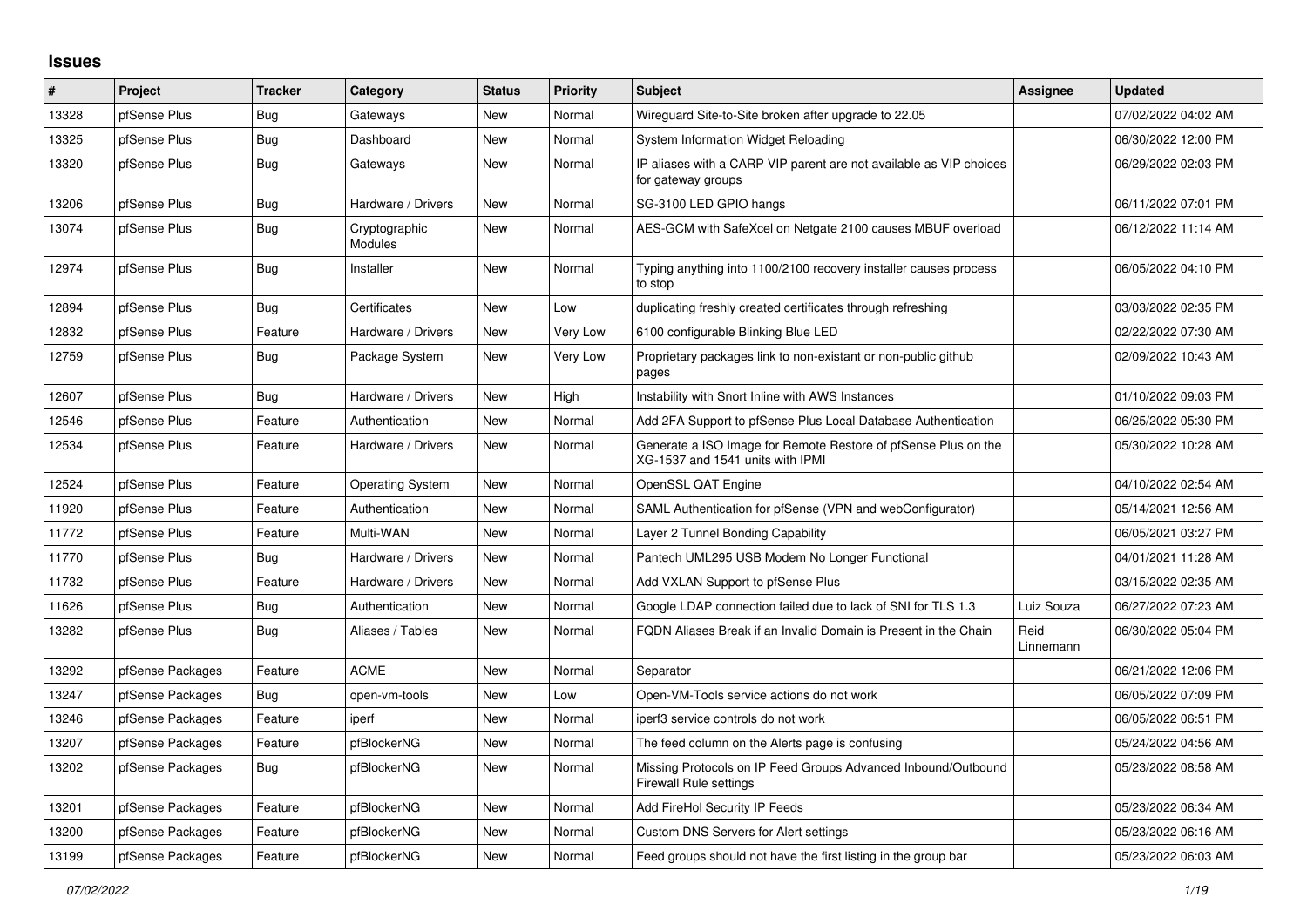| $\vert$ # | Project          | <b>Tracker</b> | Category               | <b>Status</b> | <b>Priority</b> | <b>Subject</b>                                                                                                     | <b>Assignee</b> | <b>Updated</b>      |
|-----------|------------------|----------------|------------------------|---------------|-----------------|--------------------------------------------------------------------------------------------------------------------|-----------------|---------------------|
| 13198     | pfSense Packages | Feature        | pfBlockerNG            | New           | Normal          | Dark Theme Styling issues - Alerts White bar                                                                       |                 | 05/23/2022 06:05 AM |
| 13197     | pfSense Packages | Feature        | pfBlockerNG            | New           | Normal          | Put a Single donation link and a proper patreon lin in the pfBlocker<br>Support Banner / Widget                    |                 | 05/23/2022 05:35 AM |
| 13196     | pfSense Packages | Feature        | pfBlockerNG            | New           | Normal          | remove NoVirusThanks feed                                                                                          |                 | 05/23/2022 06:05 AM |
| 13195     | pfSense Packages | Feature        | pfBlockerNG            | New           | Normal          | Dedicated website for Feed mangement - Community Driven                                                            |                 | 05/23/2022 05:22 AM |
| 13194     | pfSense Packages | <b>Bug</b>     | pfBlockerNG            | New           | Normal          | Remove dead Malc0de feed                                                                                           |                 | 05/23/2022 05:16 AM |
| 13180     | pfSense Packages | <b>Bug</b>     | pfBlockerNG            | New           | High            | High CPU Utilization with pfb_filter <sup>[]</sup> since PfBlockerNG update to<br>devel 3.1.0_4                    |                 | 06/14/2022 08:00 AM |
| 13179     | pfSense Packages | Feature        | pfBlockerNG            | New           | High            | Search based on CIDR                                                                                               |                 | 05/17/2022 09:45 AM |
| 13156     | pfSense Packages | Regression     | pfBlockerNG            | New           | Normal          | pfBlockerNG IP block stats do not work                                                                             |                 | 07/02/2022 10:58 AM |
| 13141     | pfSense Packages | Bug            | squidguard             | New           | Normal          | wrong page squidguard block                                                                                        |                 | 05/09/2022 05:33 PM |
| 13138     | pfSense Packages | Feature        | pfBlockerNG            | New           | Normal          | DNS over HTTPS/TLS Blocking should be removed from<br>SafeSearch                                                   |                 | 05/07/2022 02:52 AM |
| 13137     | pfSense Packages | Feature        | pfBlockerNG            | New           | Normal          | ckuethe/doh-blocklist.txt add to DoH feeds                                                                         |                 | 05/07/2022 02:39 AM |
| 13136     | pfSense Packages | Feature        | pfBlockerNG            | New           | Normal          | Add crypt0rr DNS-over-HTTPS (DOH) provider list feeds                                                              |                 | 05/07/2022 02:27 AM |
| 13128     | pfSense Packages | <b>Bug</b>     | Zabbix                 | <b>New</b>    | Normal          | Zabbix Agent 6: HA Server Setup                                                                                    |                 | 05/05/2022 01:55 AM |
| 13073     | pfSense Packages | <b>Bug</b>     | Squid                  | New           | Normal          | ClamAV - clamd dies with high CPU load and thus the C-ICAP of<br>squid-reverse proxy causes http:500 errors        |                 | 04/19/2022 05:38 AM |
| 13053     | pfSense Packages | Bug            | <b>ACME</b>            | New           | Normal          | LoopiaAPI error handling                                                                                           |                 | 05/05/2022 10:58 AM |
| 13045     | pfSense Packages | Bug            | WireGuard              | <b>New</b>    | Normal          | Firewall floating rules ignore WireGuard traffic                                                                   |                 | 04/11/2022 09:40 AM |
| 13044     | pfSense Packages | Feature        | Mail report            | <b>New</b>    | Normal          | Customized reporting                                                                                               |                 | 04/11/2022 09:22 AM |
| 13043     | pfSense Packages | <b>Bug</b>     | WireGuard              | New           | Normal          | OSPF over Wireguard interface doesn't populate neighbors after<br>reboot                                           |                 | 04/11/2022 09:22 AM |
| 13039     | pfSense Packages | Feature        | AWS VPC                | <b>New</b>    | Normal          | Handle transit gateway VPNs in the AWS VPN wizard                                                                  |                 | 04/11/2022 07:31 AM |
| 13018     | pfSense Packages | <b>Bug</b>     | pfBlockerNG            | New           | Normal          | TLD and DNSBL Safesearch DOH conflict disables TLD block<br>when conflicting DOH FQDN is deselected or whitelisted |                 | 04/01/2022 05:59 PM |
| 12982     | pfSense Packages | Bug            | FreeRADIUS             | New           | Normal          | FreeRadius RadReply table entries missing from pf                                                                  |                 | 06/19/2022 05:38 PM |
| 12932     | pfSense Packages | Feature        | pfBlockerNG            | New           | High            | pfblockerng per user whitelist                                                                                     |                 | 03/11/2022 11:08 AM |
| 12918     | pfSense Packages | Feature        | pfBlockerNG            | New           | Normal          | pfBlockerNG-devel changes from xmlrpc sync do not take effect<br>immediately                                       |                 | 03/07/2022 02:29 PM |
| 12899     | pfSense Packages | <b>Bug</b>     | Suricata               | New           | Normal          | Suricata doesn't honor Pass List                                                                                   |                 | 03/04/2022 01:22 PM |
| 12889     | pfSense Packages | Feature        | <b>FRR</b>             | <b>New</b>    | Normal          | FRR GUI add set ipv6 next-hop global                                                                               |                 | 03/02/2022 06:10 AM |
| 12860     | pfSense Packages | Feature        | New Package<br>Request | New           | Normal          | add mmc-utils package to all images                                                                                |                 | 02/24/2022 07:18 AM |
| 12859     | pfSense Packages | Feature        | Zabbix                 | New           | Normal          | Add Zabbix 6.0 LTS (agent and proxy) packages                                                                      |                 | 02/23/2022 07:11 AM |
| 12845     | pfSense Packages | Bug            | softflowd              | New           | Normal          | softflowd wrong vlan tag                                                                                           |                 | 02/21/2022 10:40 AM |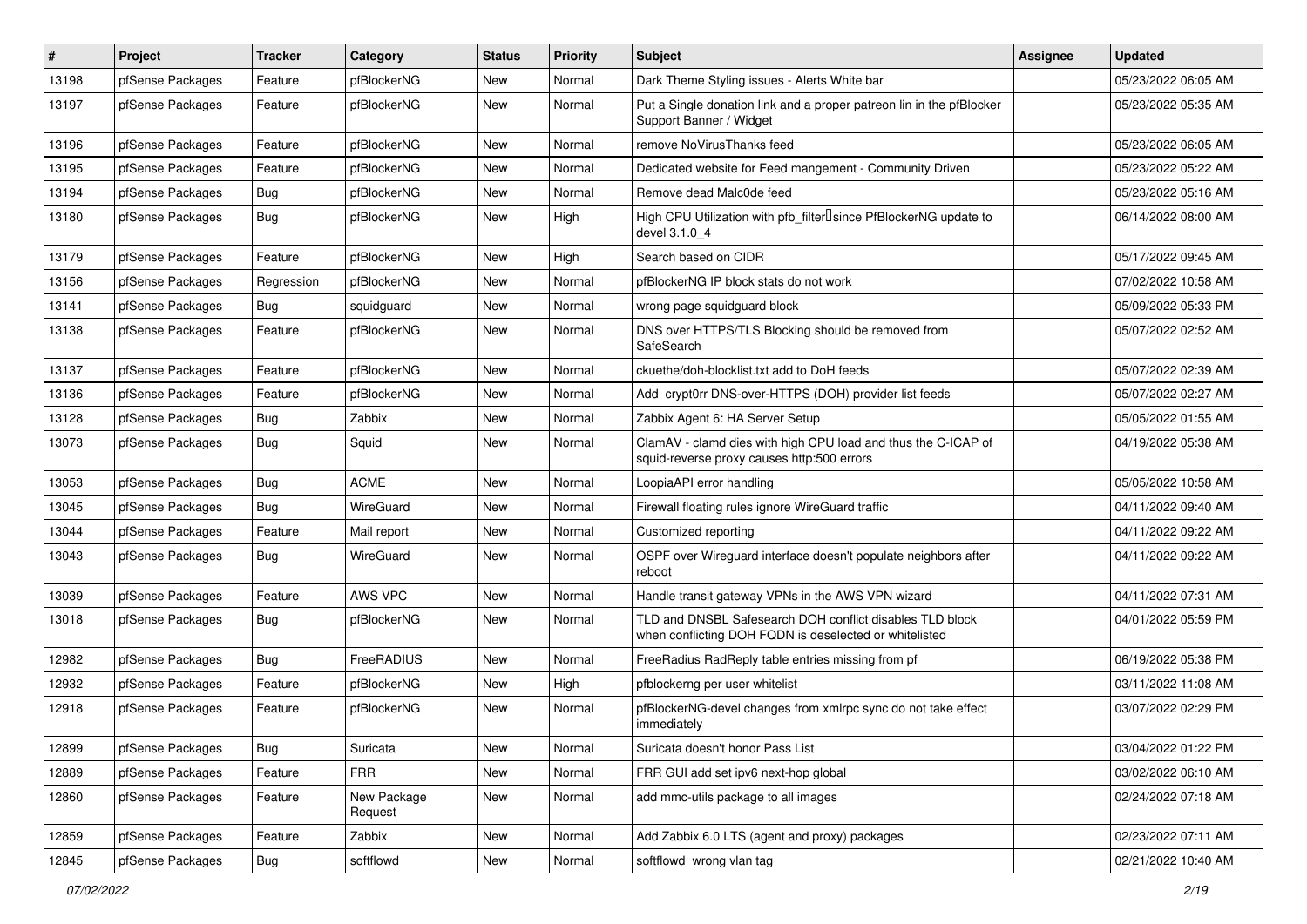| $\sharp$ | Project          | <b>Tracker</b> | Category               | <b>Status</b> | <b>Priority</b> | <b>Subject</b>                                                                                                                       | <b>Assignee</b> | <b>Updated</b>      |
|----------|------------------|----------------|------------------------|---------------|-----------------|--------------------------------------------------------------------------------------------------------------------------------------|-----------------|---------------------|
| 12822    | pfSense Packages | <b>Bug</b>     | pfBlockerNG            | New           | Normal          | IPv4 Source ASN format not working                                                                                                   |                 | 02/18/2022 10:47 AM |
| 12812    | pfSense Packages | Feature        | arpwatch               | <b>New</b>    | Normal          | Would it be helpful if the FreeBSD net-mgmt/arpwatch port had an<br>option to use mail/dma for mail delivery?                        |                 | 02/16/2022 06:09 PM |
| 12806    | pfSense Packages | Todo           | node_exporter          | <b>New</b>    | Normal          | Update node exporter to 1.3.1                                                                                                        |                 | 02/15/2022 05:26 PM |
| 12789    | pfSense Packages | Feature        | <b>ACME</b>            | <b>New</b>    | Very Low        | Show expiration date of certificates in the ACME package list                                                                        |                 | 02/14/2022 09:20 AM |
| 12767    | pfSense Packages | Bug            | Avahi                  | New           | Normal          | Package radavahi-daemon does does not exist in current<br>pfSense version and it has been removed" message on pfSense<br>2.7 restore |                 | 02/07/2022 11:28 AM |
| 12751    | pfSense Packages | <b>Bug</b>     | <b>FRR</b>             | New           | Normal          | Improve FRR route restoration after gateway events                                                                                   |                 | 02/06/2022 11:07 PM |
| 12748    | pfSense Packages | Feature        | Suricata               | New           | Normal          | Suricata blocked page timestamp breakout to it's own sortable<br>column                                                              |                 | 02/01/2022 12:06 PM |
| 12736    | pfSense Packages | Feature        | pfBlockerNG            | New           | Low             | Allow custom cron intervals                                                                                                          |                 | 01/30/2022 08:55 PM |
| 12732    | pfSense Packages | <b>Bug</b>     | squidguard             | <b>New</b>    | High            | Squid https filtering squidguard acl target list - erratic behaviour                                                                 |                 | 01/26/2022 09:11 AM |
| 12717    | pfSense Packages | Todo           | Squid                  | New           | Normal          | Squid 5.x Branch                                                                                                                     |                 | 01/25/2022 06:24 PM |
| 12711    | pfSense Packages | Feature        | Telegraf               | New           | Normal          | Add InfluxDB V2 support                                                                                                              |                 | 01/21/2022 02:54 AM |
| 12667    | pfSense Packages | <b>Bug</b>     | WireGuard              | <b>New</b>    | Normal          | Firewall Crashed After Upgrading Wireguard                                                                                           |                 | 01/07/2022 09:18 AM |
| 12658    | pfSense Packages | Feature        | darkstat               | New           | Normal          | Adding prometheus metrics to darkstat                                                                                                |                 | 05/27/2022 09:44 PM |
| 12656    | pfSense Packages | Feature        | New Package<br>Request | New           | Normal          | <b>NextDNS</b>                                                                                                                       |                 | 01/31/2022 01:50 AM |
| 12655    | pfSense Packages | <b>Bug</b>     | Telegraf               | <b>New</b>    | Normal          | telegraf, wireguard plugin failing                                                                                                   |                 | 12/30/2021 05:51 PM |
| 12538    | pfSense Packages | <b>Bug</b>     | <b>PIMD</b>            | <b>New</b>    | Normal          | PIMD sub-interface bug                                                                                                               |                 | 11/20/2021 09:44 PM |
| 12520    | pfSense Packages | Feature        | Squid                  | New           | High            | [Squid] - Allow or Deny Mappings from IP/Host/GeoIP sources                                                                          |                 | 11/12/2021 02:13 PM |
| 12502    | pfSense Packages | Feature        | syslog-ng              | New           | Normal          | Syslog-ng Configuration Library (scl) missing                                                                                        |                 | 11/02/2021 06:06 PM |
| 12491    | pfSense Packages | Feature        | squidguard             | <b>New</b>    | Normal          | squidguard: allow multiple regex                                                                                                     |                 | 10/28/2021 03:30 PM |
| 12465    | pfSense Packages | Feature        | haproxy                | New           | Normal          | Add forwardfor advanced usecases                                                                                                     |                 | 10/16/2021 07:35 PM |
| 12444    | pfSense Packages | <b>Bug</b>     | ntop                   | <b>New</b>    | Normal          | ntopng throws errors when viewing single host                                                                                        |                 | 10/11/2021 12:39 PM |
| 12427    | pfSense Packages | Todo           | haproxy                | New           | Normal          | ha-proxy: action order in the GUI is not keeped in the resulting<br>ha-proxy configuration                                           |                 | 10/06/2021 07:02 AM |
| 12369    | pfSense Packages | Feature        | Mail report            | <b>New</b>    | Low             | Skip If No Content issue                                                                                                             |                 | 09/14/2021 06:40 AM |
| 12358    | pfSense Packages | Feature        | pfBlockerNG            | New           | Normal          | IP List Copy/Import/Export                                                                                                           |                 | 09/09/2021 01:56 PM |
| 12338    | pfSense Packages | Bug            | <b>RRD Summary</b>     | New           | Normal          | RRD Summary does not report data on 3100                                                                                             |                 | 04/15/2022 02:54 PM |
| 12329    | pfSense Packages | Feature        | Avahi                  | New           | Normal          | Add optional floating firewall rules for IPv4 and IPv6                                                                               |                 | 02/09/2022 04:43 PM |
| 12308    | pfSense Packages | Feature        | New Package<br>Request | New           | Normal          | Dynamicaly Update Firewall Aliases from OpenVPN LDAP Group<br>membership of the connected user                                       |                 | 08/27/2021 12:51 AM |
| 12286    | pfSense Packages | <b>Bug</b>     | FreeRADIUS             | New           | Normal          | Add support for ntlm_auth in LDAP                                                                                                    |                 | 08/20/2021 08:27 AM |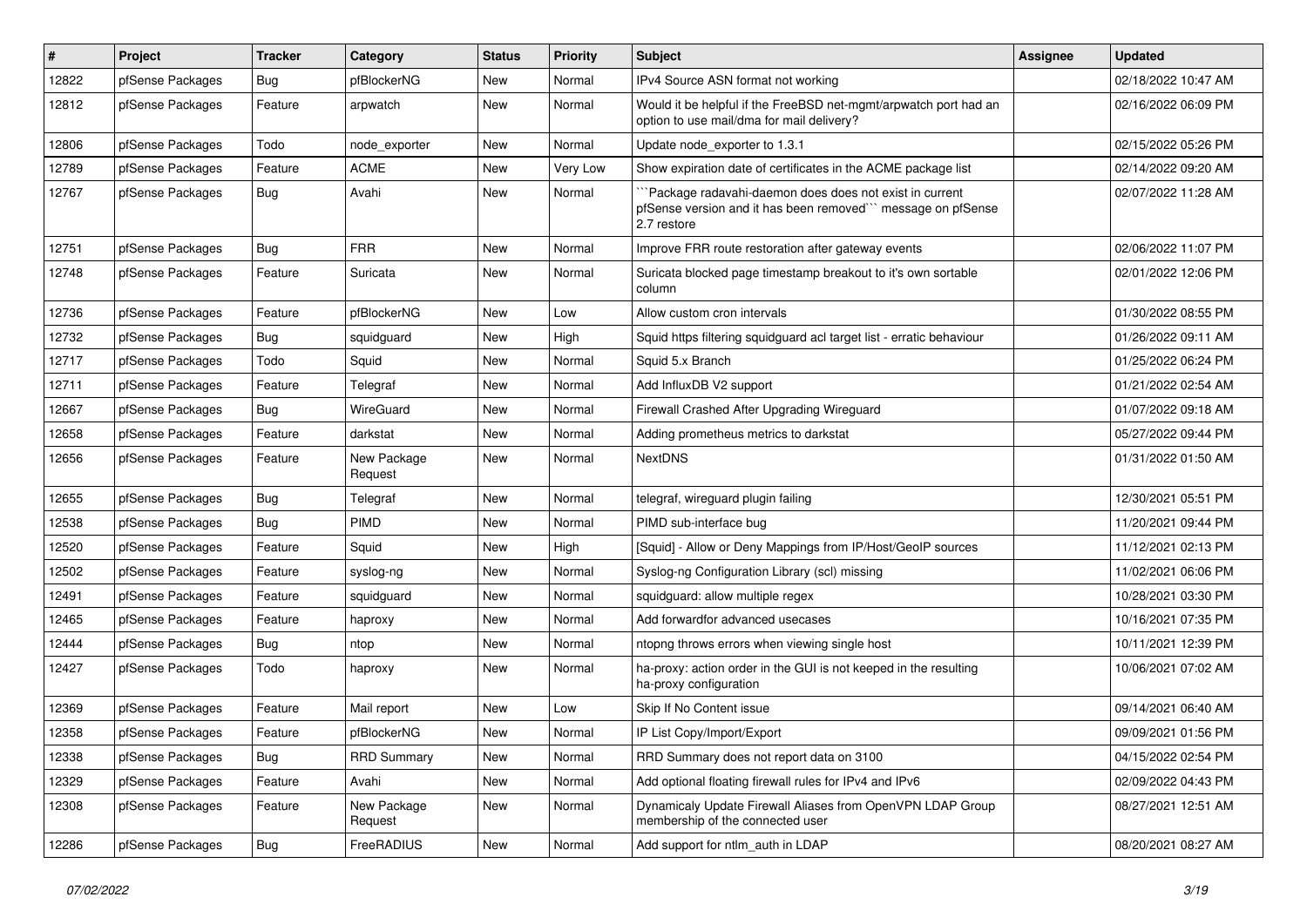| $\pmb{\#}$ | Project          | <b>Tracker</b> | Category                 | <b>Status</b> | <b>Priority</b> | <b>Subject</b>                                                                  | <b>Assignee</b> | <b>Updated</b>      |
|------------|------------------|----------------|--------------------------|---------------|-----------------|---------------------------------------------------------------------------------|-----------------|---------------------|
| 12260      | pfSense Packages | Bug            | ntop                     | New           | Normal          | Update popup and version missmatch?                                             |                 | 01/08/2022 05:53 AM |
| 12188      | pfSense Packages | <b>Bug</b>     | OpenVPN Client<br>Export | New           | Normal          | client export breaks multi remote configurations                                |                 | 10/02/2021 05:58 PM |
| 12179      | pfSense Packages | Feature        | qemu-guest-agent         | New           | Normal          | QEMU package                                                                    |                 | 07/30/2021 08:02 AM |
| 12178      | pfSense Packages | Bug            | WireGuard                | <b>New</b>    | Low             | WireGuard always shows 'Configuring WireGuard tunnelsdone.'<br>message on boot  |                 | 07/30/2021 06:58 AM |
| 12130      | pfSense Packages | <b>Bug</b>     | Zeek                     | New           | Normal          | Zeek fails to start                                                             |                 | 07/15/2021 02:00 AM |
| 12126      | pfSense Packages | <b>Bug</b>     | FreeRADIUS               | New           | Normal          | freeradius3 0.15.7 31                                                           |                 | 10/11/2021 08:21 AM |
| 12097      | pfSense Packages | Feature        | pfBlockerNG              | New           | Normal          | Add dnsbl and geoip logs to system log                                          |                 | 07/06/2021 01:25 PM |
| 12084      | pfSense Packages | <b>Bug</b>     | <b>FRR</b>               | New           | Normal          | libfrr.so.0 error on SG-1100                                                    |                 | 06/26/2021 08:22 AM |
| 12033      | pfSense Packages | <b>Bug</b>     | pfBlockerNG              | New           | Normal          | maxmindb and _sqlite3 modules not found                                         |                 | 10/01/2021 04:42 AM |
| 12009      | pfSense Packages | <b>Bug</b>     | Zabbix                   | New           | Normal          | Zabbix Agent starts twice by /etc/rc.start_packages                             |                 | 06/08/2021 01:35 AM |
| 11970      | pfSense Packages | Bug            | Coreboot                 | New           | Normal          | Netgate Firmware Upgrade Doesn't Work on XG-2758                                |                 | 04/21/2022 12:39 PM |
| 11963      | pfSense Packages | Feature        | <b>FRR</b>               | New           | Normal          | Dynamically change OSPF interface costs on selected interfaces<br>on CARP event |                 | 05/26/2021 04:13 AM |
| 11931      | pfSense Packages | Feature        | <b>ACME</b>              | <b>New</b>    | Normal          | Add support for validating a domain's ownership via Google Cloud<br>Cloud DNS   |                 | 02/15/2022 03:18 AM |
| 11898      | pfSense Packages | Bug            | apcupsd                  | <b>New</b>    | Normal          | PHP error from apcupsd dashboard widget                                         |                 | 05/07/2021 09:12 AM |
| 11890      | pfSense Packages | Feature        | New Package<br>Request   | New           | Normal          | Browser-based "clientless" VPN                                                  |                 | 05/05/2021 07:26 AM |
| 11848      | pfSense Packages | <b>Bug</b>     | Squid                    | <b>New</b>    | Normal          | Issue with squid cache download speed                                           |                 | 04/23/2021 09:30 PM |
| 11841      | pfSense Packages | <b>Bug</b>     | <b>FRR</b>               | New           | Normal          | FRR access lists default bahavior changed to permit by default                  |                 | 04/22/2021 09:52 AM |
| 11837      | pfSense Packages | Feature        | <b>FRR</b>               | New           | Low             | Increase field length of FRR Networks in Access Lists and Prefix<br>Lists       |                 | 04/22/2021 07:10 AM |
| 11835      | pfSense Packages | Bug            | <b>FRR</b>               | New           | Normal          | FRR OSPF redistributed connected routes disappearing                            |                 | 04/22/2021 07:11 AM |
| 11827      | pfSense Packages | Feature        | <b>ACME</b>              | New           | Normal          | Please include acme deploy folder/scripts                                       |                 | 03/06/2022 04:31 AM |
| 11826      | pfSense Packages | Feature        | <b>ACME</b>              | <b>New</b>    | Normal          | Preserve acme SAN Method parameters for new cert creations                      |                 | 04/20/2021 02:02 PM |
| 11823      | pfSense Packages | Feature        | <b>FRR</b>               | New           | Normal          | Route handling enhancements                                                     |                 | 04/19/2021 06:23 PM |
| 11802      | pfSense Packages | <b>Bug</b>     | FreeRADIUS               | <b>New</b>    | Normal          | FreeRADIUS sync                                                                 |                 | 05/10/2021 04:18 AM |
| 11784      | pfSense Packages | Feature        | squidguard               | New           | Normal          | squidguard auto update blacklist option                                         |                 | 04/06/2021 01:53 AM |
| 11780      | pfSense Packages | Bug            | Suricata                 | New           | Very High       | Suricata package fails to prune suricata.log                                    |                 | 08/06/2021 07:18 AM |
| 11777      | pfSense Packages | Bug            | Unbound                  | New           | Very Low        | Input validation prevents DNS Resolver from being disabled                      |                 | 04/05/2021 05:51 PM |
| 11763      | pfSense Packages | <b>Bug</b>     | Status_Monitoring        | New           | Normal          | Traffic graphs refresh issue                                                    |                 | 05/03/2021 09:44 AM |
| 11749      | pfSense Packages | Feature        | pfBlockerNG              | New           | Normal          | Option to disable NAT rule creation                                             |                 | 04/06/2021 11:45 PM |
| 11742      | pfSense Packages | Bug            | Suricata                 | New           | Normal          | Blocking / Unblocking is not working correctly.                                 |                 | 09/01/2021 11:08 AM |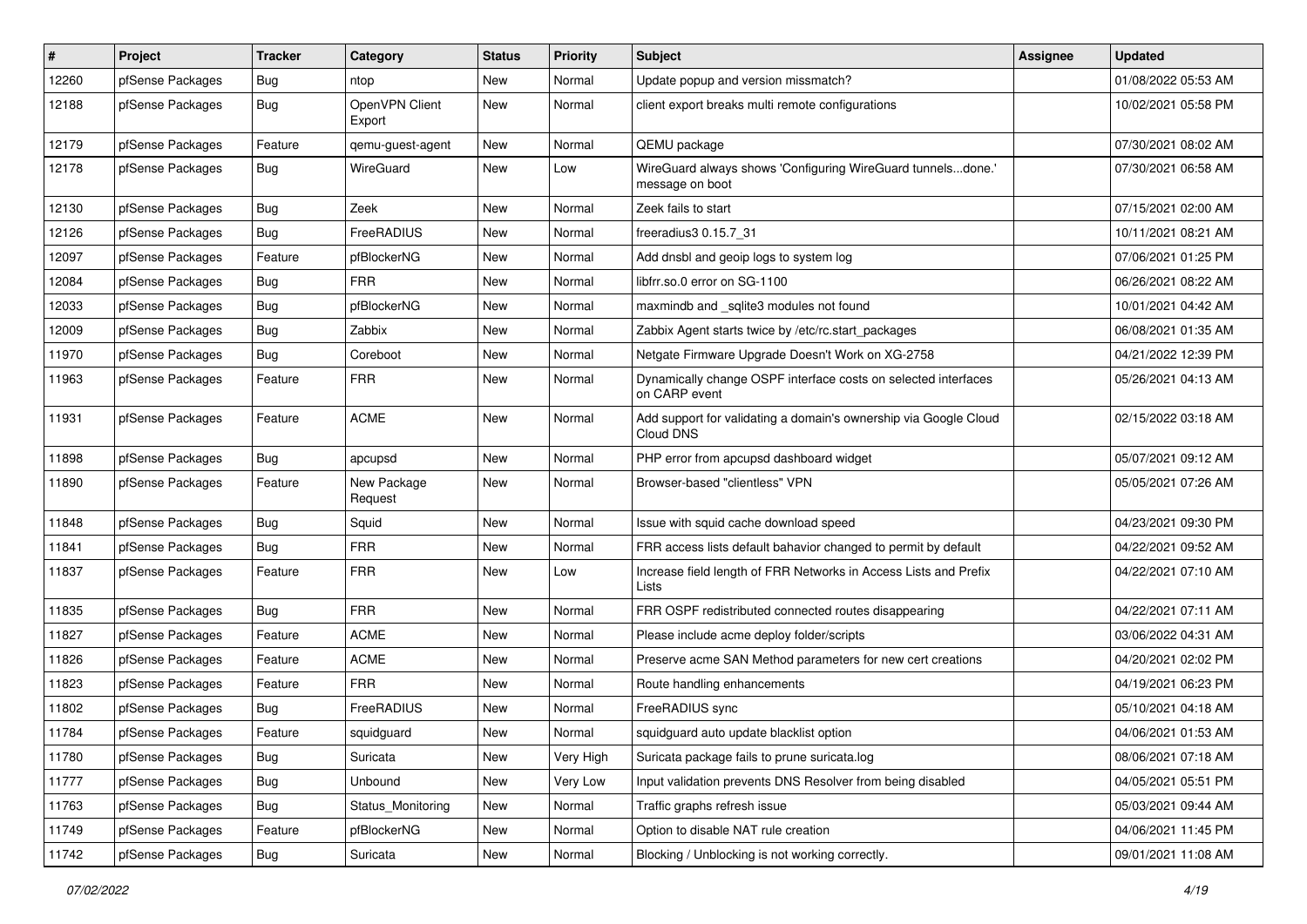| $\vert$ # | Project          | <b>Tracker</b> | Category               | <b>Status</b> | <b>Priority</b> | <b>Subject</b>                                                                                                         | <b>Assignee</b> | <b>Updated</b>      |
|-----------|------------------|----------------|------------------------|---------------|-----------------|------------------------------------------------------------------------------------------------------------------------|-----------------|---------------------|
| 11703     | pfSense Packages | Feature        | <b>FRR</b>             | New           | Normal          | add Krill and Routinator support BGP RPKI                                                                              |                 | 03/18/2021 07:47 PM |
| 11650     | pfSense Packages | Bug            | <b>FRR</b>             | New           | Very Low        | FRR configuration broken on restore of manually edited FRR config<br>sections                                          |                 | 03/10/2021 08:50 AM |
| 11634     | pfSense Packages | Regression     | <b>BIND</b>            | New           | Normal          | bind hangs when pfsense is reconnecting as an openvpn client to a<br>TUN openvpn server                                |                 | 03/14/2021 07:23 AM |
| 11610     | pfSense Packages | Bug            | NET-SNMP               | New           | Normal          | NET-SNMP is not setting the correct permissions on AgentX                                                              |                 | 06/28/2021 07:54 AM |
| 11592     | pfSense Packages | Bug            | node exporter          | New           | Normal          | Node exporter can not read system statistics                                                                           |                 | 10/15/2021 09:37 PM |
| 11579     | pfSense Packages | Feature        | Snort                  | <b>New</b>    | Normal          | Snort alerts or blocks trigger notifications                                                                           |                 | 03/01/2021 03:26 AM |
| 11573     | pfSense Packages | Feature        | New Package<br>Request | New           | Normal          | <b>Custom Commands</b>                                                                                                 |                 | 03/16/2021 07:28 PM |
| 11572     | pfSense Packages | Bug            | pfBlockerNG            | New           | High            | Auto created firewall rules have IPv4 as protocol only - even for<br>IPv6 lists.                                       |                 | 06/25/2022 10:59 AM |
| 11567     | pfSense Packages | Feature        | Mail report            | New           | Normal          | Email report add a note filed request                                                                                  |                 | 02/27/2021 03:44 PM |
| 11563     | pfSense Packages | Bug            | <b>BIND</b>            | New           | High            | BIND GUI writes TXT records > 255 characters                                                                           |                 | 02/27/2021 07:11 AM |
| 11534     | pfSense Packages | Regression     | FreeRADIUS             | New           | High            | FreeRADIUS EAP anonymous connection forbidden out-of-tunnel                                                            |                 | 07/14/2021 02:32 AM |
| 11525     | pfSense Packages | Bug            | Suricata               | New           | Normal          | pfsense 2.5.0 release version for vlan issue to suricata                                                               |                 | 11/11/2021 08:16 AM |
| 11522     | pfSense Packages | Bug            | Zabbix                 | New           | Normal          | fping6 error                                                                                                           |                 | 02/24/2021 07:13 AM |
| 11509     | pfSense Packages | <b>Bug</b>     | LCDProc                | New           | Low             | LCD package - not starting at boot - stop and start in Status<br>Window not possible                                   |                 | 02/23/2021 10:55 AM |
| 11493     | pfSense Packages | <b>Bug</b>     | Zabbix                 | New           | Very Low        | After upgrade zabbix proxy wont start                                                                                  |                 | 02/21/2021 05:31 AM |
| 11490     | pfSense Packages | <b>Bug</b>     | Service Watchdog       | New           | Very Low        | Service Watchdog - Impacts Reboots and Package Updates                                                                 |                 | 02/22/2021 12:07 PM |
| 11479     | pfSense Packages | Bug            | snmptt                 | New           | Normal          | snmptt 1.4.2 does not work in daemon mode                                                                              |                 | 02/20/2021 04:37 PM |
| 11414     | pfSense Packages | <b>Bug</b>     | pfBlockerNG            | New           | Normal          | Enabling feed "Public_DNS4_all" breaks some Google services                                                            |                 | 02/13/2021 02:46 AM |
| 11411     | pfSense Packages | Feature        | New Package<br>Request | New           | Normal          | Smokeping as a default latency measurement tool                                                                        |                 | 02/12/2021 09:29 PM |
| 11410     | pfSense Packages | Feature        | New Package<br>Request | New           | Normal          | adding bpytop (former Bashtop)                                                                                         |                 | 07/26/2021 12:33 PM |
| 11398     | pfSense Packages | Bug            | pfBlockerNG            | New           | Normal          | pfBlocker upgrade hangs forever                                                                                        |                 | 04/21/2022 12:39 PM |
| 11375     | pfSense Packages | <b>Bug</b>     | apcupsd                | New           | Normal          | UPS Type <blank> for USB APC</blank>                                                                                   |                 | 02/26/2021 11:10 AM |
| 11266     | pfSense Packages | Feature        | AutoConfigBackup       | New           | Very Low        | Give an option to list restore point in "reverse" order/latest at the<br>top.                                          |                 | 01/19/2021 06:58 PM |
| 11261     | pfSense Packages | Bug            | pfBlockerNG            | New           | Normal          | pfBlockerNG ASN numbers in IPv4 (/IPv6) Custom_List generate<br>error(s) "Invalid numeric literal at line 1, column 7" |                 | 01/28/2021 08:34 AM |
| 11260     | pfSense Packages | Feature        | pfBlockerNG            | New           | Normal          | pfBlockerNG: predefined ASN groups for Google, Facebook, Apple,<br>etc with useful selections                          |                 | 01/18/2021 03:46 PM |
| 11235     | pfSense Packages | <b>Bug</b>     | Filer                  | New           | Normal          | Filer run script when "state" unchanged                                                                                |                 | 01/08/2021 07:24 AM |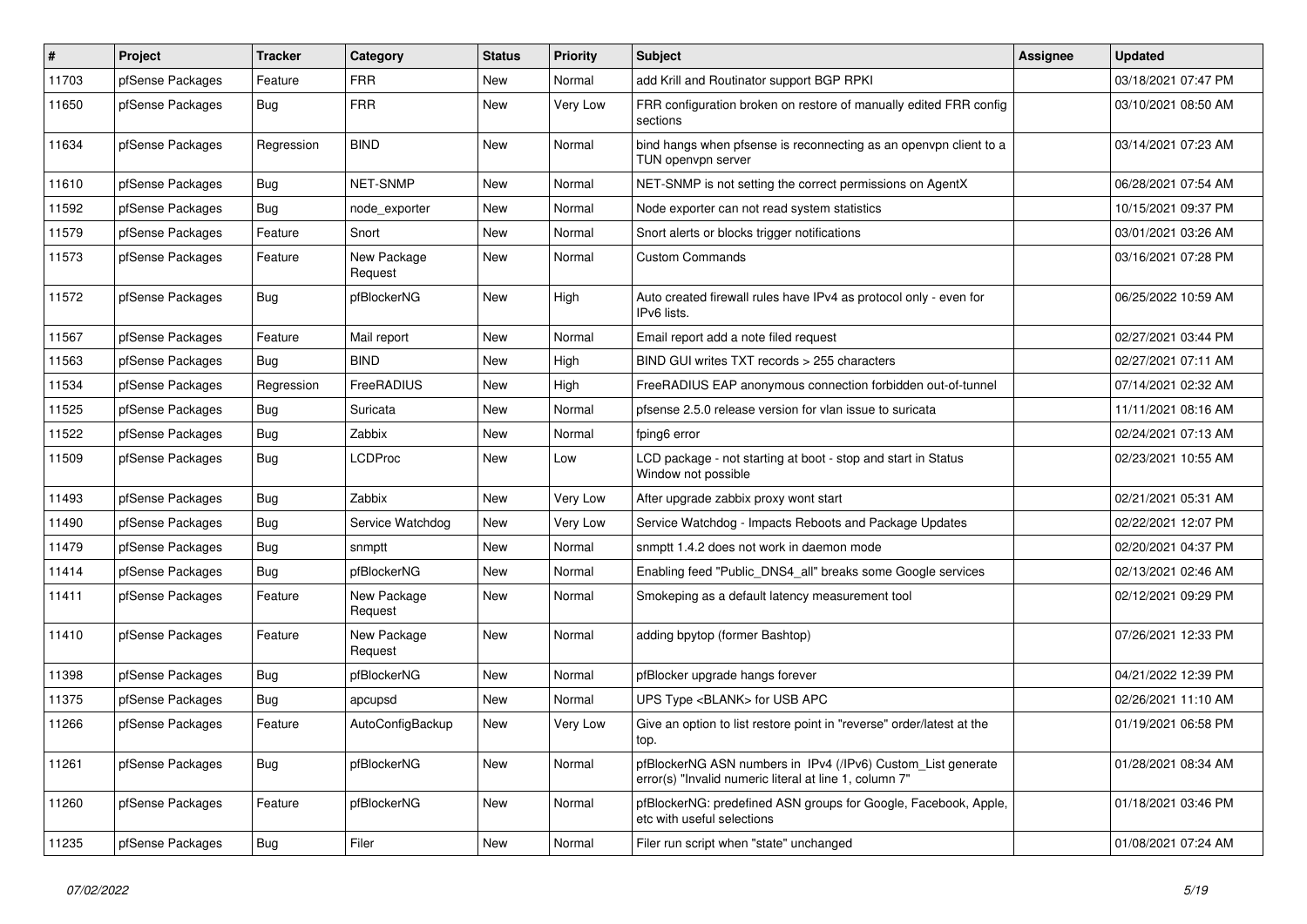| $\vert$ # | Project          | <b>Tracker</b> | Category                 | <b>Status</b> | <b>Priority</b> | Subject                                                                                | <b>Assignee</b> | <b>Updated</b>      |
|-----------|------------------|----------------|--------------------------|---------------|-----------------|----------------------------------------------------------------------------------------|-----------------|---------------------|
| 11227     | pfSense Packages | Feature        | pfBlockerNG              | New           | Normal          | Feeds update                                                                           |                 | 01/07/2021 12:11 AM |
| 11209     | pfSense Packages | Feature        | pfBlockerNG              | New           | Normal          | pfBlockerNG soft blocking                                                              |                 | 01/01/2021 02:07 PM |
| 11200     | pfSense Packages | Feature        | Squid                    | New           | Normal          | Squid reverse proxy + multiple ssl certificates                                        |                 | 12/31/2020 03:50 AM |
| 11182     | pfSense Packages | <b>Bug</b>     | <b>NRPE</b>              | New           | Normal          | NRPE in HA syncs the bind IP                                                           |                 | 12/01/2021 02:15 AM |
| 11178     | pfSense Packages | Feature        | Filer                    | <b>New</b>    | Normal          | Filer do not ask what to do with previous filename                                     |                 | 12/31/2020 02:45 AM |
| 11165     | pfSense Packages | Feature        | OpenVPN Client<br>Export | New           | Very Low        | OpenVPN Exporter - Allow for name customization                                        |                 | 07/10/2021 12:58 PM |
| 11158     | pfSense Packages | Bug            | <b>FRR</b>               | <b>New</b>    | High            | <b>FRR Prefix Lists</b>                                                                |                 | 12/30/2020 04:55 PM |
| 11156     | pfSense Packages | Feature        | pfBlockerNG              | New           | Normal          | Add an option include subdomains for the noAAAA feature                                |                 | 12/11/2020 10:19 AM |
| 11138     | pfSense Packages | Feature        | FreeRADIUS               | <b>New</b>    | Normal          | new WebGUI checkboxes needed                                                           |                 | 12/07/2020 08:28 AM |
| 11099     | pfSense Packages | Feature        | pfBlockerNG              | New           | Normal          | DNSBL blocking by schedule                                                             |                 | 11/25/2020 12:12 AM |
| 11092     | pfSense Packages | Feature        | pfBlockerNG              | New           | Normal          | Detecting DNS tunneling                                                                |                 | 11/21/2020 04:53 AM |
| 11074     | pfSense Packages | Bug            | <b>BIND</b>              | <b>New</b>    | Low             | bind Zone Settings Zones, Save button opens "Confirmation<br>required to save changes" |                 | 11/16/2020 11:08 AM |
| 11040     | pfSense Packages | <b>Bug</b>     | pfBlockerNG              | New           | Normal          | pfb_filter core faults when clearing firewall log                                      |                 | 11/07/2020 01:44 PM |
| 11036     | pfSense Packages | Bug            | haproxy                  | New           | Normal          | <b>HAproxy ACL</b>                                                                     |                 | 02/11/2022 11:27 AM |
| 11026     | pfSense Packages | Feature        | FreeRADIUS               | New           | Low             | Feedback on Packages - FreeRADIUS package                                              |                 | 11/02/2020 07:21 AM |
| 11000     | pfSense Packages | <b>Bug</b>     | haproxy                  | New           | Very Low        | haproxy deprecated trick suggested                                                     |                 | 12/23/2020 02:55 PM |
| 10994     | pfSense Packages | Bug            | squidguard               | New           | Low             | SquidGuard Blacklists Restore Default button does not work                             |                 | 10/20/2020 12:26 PM |
| 10989     | pfSense Packages | <b>Bug</b>     | Snort                    | New           | Low             | Snort alert page has hidden characters in IPv6 address                                 |                 | 10/17/2020 04:06 PM |
| 10935     | pfSense Packages | Bug            | <b>FRR</b>               | <b>New</b>    | Normal          | FRR 0.6.7-6 - BGPD service recycled IPv6 without Route Map                             |                 | 12/30/2020 05:00 PM |
| 10909     | pfSense Packages | Feature        | <b>PIMD</b>              | New           | Normal          | #define MAXVIFS 32 to 64                                                               |                 | 04/21/2022 12:39 PM |
| 10865     | pfSense Packages | Feature        | squidguard               | New           | Normal          | squidGuard lacks options to send traffic action logs to syslog server                  |                 | 09/05/2020 01:21 AM |
| 10845     | pfSense Packages | Bug            | apcupsd                  | New           | Normal          | apcupsd doesn't stop when not enabled                                                  |                 | 08/24/2020 10:16 AM |
| 10841     | pfSense Packages | Feature        | pfBlockerNG              | New           | Normal          | Allow per Source/VLAN/Network individual black&whitelists                              |                 | 10/18/2020 07:42 AM |
| 10831     | pfSense Packages | Feature        | New Package<br>Request   | New           | Very Low        | Integration of nntp-proxy into pfsense                                                 |                 | 08/13/2020 09:09 AM |
| 10818     | pfSense Packages | Feature        | New Package<br>Request   | New           | Normal          | <b>UDP Broadcast Relay</b>                                                             |                 | 05/31/2022 02:13 AM |
| 10791     | pfSense Packages | Bug            | PIMD                     | New           | Normal          | Valid (vlan)interfaces do not get vif reporting "Invalid phyint<br>address"            |                 | 10/06/2020 09:20 AM |
| 10783     | pfSense Packages | <b>Bug</b>     | ntop                     | New           | Normal          | NtopNG is very unstable on arm64                                                       |                 | 07/22/2020 09:07 AM |
| 10760     | pfSense Packages | Bug            | <b>BIND</b>              | New           | High            | pfSense BIND 9.14.12 server terminates due to assertion failure                        |                 | 07/11/2020 04:53 PM |
| 10695     | pfSense Packages | Bug            | FreeRADIUS               | New           | Normal          | FreeRadius Accounting skipping MBs after reboot due to power<br>down                   |                 | 06/24/2020 04:49 AM |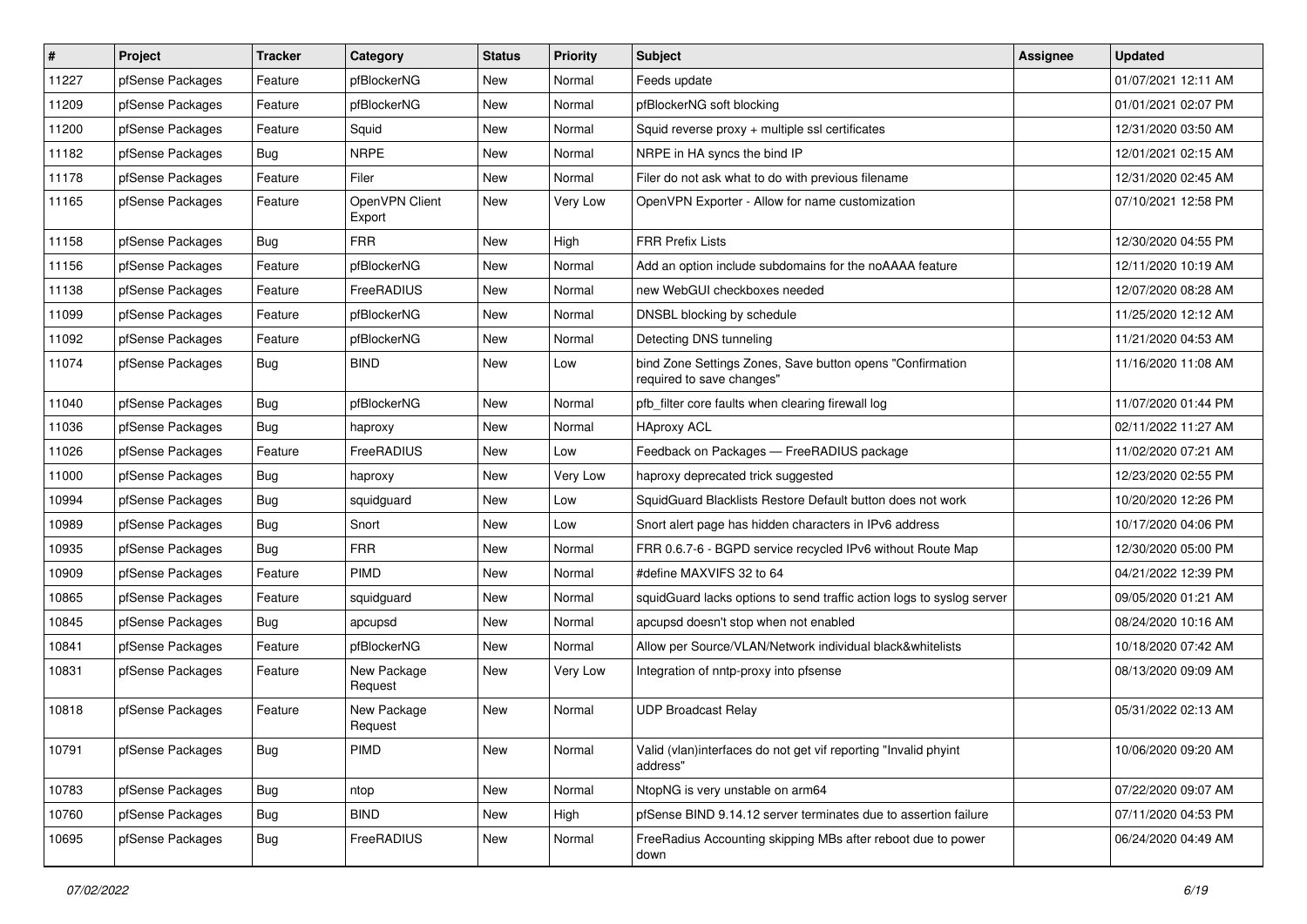| #     | Project          | Tracker    | Category                 | <b>Status</b> | <b>Priority</b> | <b>Subject</b>                                                                                                                                              | <b>Assignee</b> | <b>Updated</b>      |
|-------|------------------|------------|--------------------------|---------------|-----------------|-------------------------------------------------------------------------------------------------------------------------------------------------------------|-----------------|---------------------|
| 10693 | pfSense Packages | Bug        | <b>BIND</b>              | New           | Normal          | pfSense Bind Zone Editor UI does not update zone serial number<br>when a change is made                                                                     |                 | 09/01/2021 12:51 AM |
| 10606 | pfSense Packages | <b>Bug</b> | Snort                    | New           | Normal          | Snort Inline stopped working after upgrade to FreeBSD 12.1<br>(network traffic blocked after heavy load randomly)                                           |                 | 05/28/2020 10:06 AM |
| 10601 | pfSense Packages | Bug        | Status Monitoring        | New           | Normal          | Dashboard->Traffic Graphs Scale is capped for outbound                                                                                                      |                 | 05/29/2020 10:13 AM |
| 10600 | pfSense Packages | Feature    | pfBlockerNG              | New           | Normal          | Add support for pfBlockerNG "Action list" feature                                                                                                           |                 | 08/10/2020 02:39 AM |
| 10590 | pfSense Packages | Bug        | pfBlockerNG              | <b>New</b>    | Normal          | pfBlockerNG: Invalid argument supplied for foreach()                                                                                                        |                 | 05/26/2020 08:22 AM |
| 10570 | pfSense Packages | Feature    | OpenVPN Client<br>Export | New           | Very Low        | OpenVPN Export for iOS should use .ovpn12 for certs and private<br>key                                                                                      |                 | 05/19/2020 10:12 AM |
| 10547 | pfSense Packages | Feature    | New Package<br>Request   | New           | Normal          | Add package addrwatch. Addrwatch is like arpwatch but works with<br>ipv4 and ipv6                                                                           |                 | 05/11/2020 09:20 AM |
| 10526 | pfSense Packages | <b>Bug</b> | pfBlockerNG              | New           | Normal          | Package pfBlockerNG Crashes on Alert view                                                                                                                   |                 | 05/04/2020 08:59 AM |
| 10516 | pfSense Packages | Bug        | <b>FRR</b>               | New           | Normal          | <b>FRR Access list</b>                                                                                                                                      |                 | 12/06/2020 11:02 PM |
| 10503 | pfSense Packages | Bug        | <b>FRR</b>               | New           | Normal          | Flapping any GW in multi-WAN influences restating all IPsec<br>tunnels in FRR which leads to dropping all IPsec VTI static routes<br>and related BGP issues |                 | 05/08/2020 07:51 PM |
| 10487 | pfSense Packages | Bug        | Telegraf                 | New           | Normal          | Telegraf package not sending logs to influxdb server                                                                                                        |                 | 05/03/2020 07:09 PM |
| 10472 | pfSense Packages | Feature    | Suricata                 | New           | Low             | Blocked host alert table break out by timestamp and type to allow<br>sorting by date                                                                        |                 | 04/17/2020 12:46 PM |
| 10466 | pfSense Packages | Feature    | Suricata                 | New           | Low             | Add checkbox to Suricata blocked host view to resolve all<br>resolvable IP's automatically                                                                  |                 | 02/02/2022 06:04 PM |
| 10436 | pfSense Packages | Bug        | softflowd                | New           | Normal          | softflowd no longer sends flow data after upgrade (v0.9.9_1 -><br>v1.0.0)                                                                                   |                 | 06/07/2022 12:25 AM |
| 10377 | pfSense Packages | Feature    | FreeRADIUS               | New           | Very Low        | Allow usage of TOTP (Google-Authenticator) without PIN                                                                                                      |                 | 03/30/2020 11:43 AM |
| 10370 | pfSense Packages | Bug        | ntop                     | New           | Normal          | ntopng Timeseries not send to InfluxDB                                                                                                                      |                 | 03/30/2020 09:42 AM |
| 10358 | pfSense Packages | Feature    | <b>FRR</b>               | New           | Very Low        | <b>Stage FRR Configuration Changes</b>                                                                                                                      |                 | 03/19/2020 06:48 AM |
| 10347 | pfSense Packages | Feature    | OpenVPN Client<br>Export | <b>New</b>    | Normal          | Request to add pull-filter                                                                                                                                  |                 | 07/29/2020 08:11 AM |
| 10292 | pfSense Packages | <b>Bug</b> | Suricata                 | New           | Normal          | Suricata not respecting SID Mgmt list                                                                                                                       |                 | 02/27/2020 01:02 PM |
| 10279 | pfSense Packages | Bug        | open-vm-tools            | New           | Normal          | pfSense's OpenVM Tools on ESXi 6.7 no longer provides guest vm<br>functionality                                                                             |                 | 03/01/2020 06:07 PM |
| 10278 | pfSense Packages | Bug        | pfBlockerNG              | New           | Normal          | pfBlockerNG: Formatting issue on DNSBL stats page                                                                                                           |                 | 02/24/2020 01:36 PM |
| 10265 | pfSense Packages | <b>Bug</b> | Notes                    | New           | Very Low        | Adding a Note with malformed title will force system restore                                                                                                |                 | 02/27/2020 10:12 AM |
| 10253 | pfSense Packages | <b>Bug</b> | pfBlockerNG              | New           | Normal          | pfblockerng-devel uses user interface for VIP causing issues with<br>other services                                                                         |                 | 02/11/2020 09:17 AM |
| 10252 | pfSense Packages | <b>Bug</b> | pfBlockerNG              | New           | High            | pfblockerng-devel                                                                                                                                           |                 | 02/11/2020 05:18 PM |
| 10188 | pfSense Packages | <b>Bug</b> | pfBlockerNG              | New           | Normal          | Reputation tab is not working                                                                                                                               |                 | 01/24/2020 10:06 AM |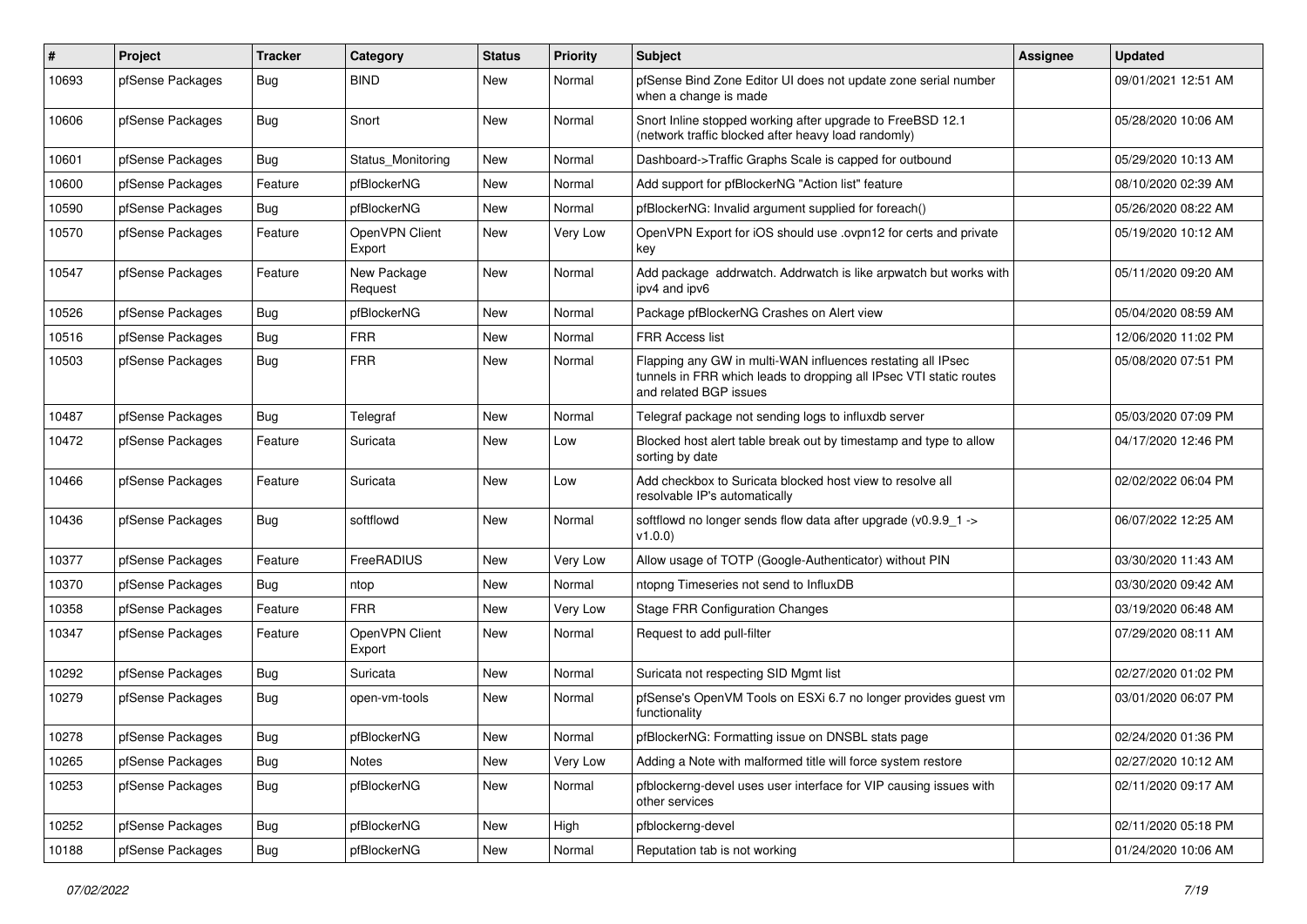| $\vert$ # | Project          | <b>Tracker</b> | Category               | <b>Status</b> | <b>Priority</b> | <b>Subject</b>                                                                                       | Assignee | <b>Updated</b>      |
|-----------|------------------|----------------|------------------------|---------------|-----------------|------------------------------------------------------------------------------------------------------|----------|---------------------|
| 10164     | pfSense Packages | Bug            | pfBlockerNG            | <b>New</b>    | Normal          | pfBlockerNG dashboard widget position is not maintained when<br>updating                             |          | 01/06/2020 10:06 AM |
| 10160     | pfSense Packages | Feature        | New Package<br>Request | New           | Normal          | Dedicated Maxmind GeoIP package including license registration                                       |          | 01/03/2020 10:31 PM |
| 9999      | pfSense Packages | <b>Bug</b>     | pfBlockerNG            | <b>New</b>    | Normal          | unbound fatal error if System Domain in DNSBL and System<br>Domain Local Zone Type is Redirect       |          | 12/25/2019 08:10 AM |
| 9973      | pfSense Packages | Feature        | <b>NRPE</b>            | New           | Normal          | Nagios NRPE package isn't IPv6 capable                                                               |          | 12/20/2019 03:15 PM |
| 9934      | pfSense Packages | <b>Bug</b>     | Suricata               | <b>New</b>    | Normal          | suricata update kills WAN interface                                                                  |          | 02/20/2020 09:17 AM |
| 9912      | pfSense Packages | Feature        | ntop                   | <b>New</b>    | Normal          | add custom DPI to ntopng                                                                             |          | 11/18/2019 10:57 AM |
| 9895      | pfSense Packages | <b>Bug</b>     | Snort                  | New           | Normal          | snort reinstallation failed                                                                          |          | 06/23/2021 08:01 AM |
| 9833      | pfSense Packages | Feature        | <b>ACME</b>            | New           | Normal          | ACME: add ability to use custom ACME server                                                          |          | 04/07/2022 11:31 AM |
| 9798      | pfSense Packages | Feature        | pfBlockerNG            | <b>New</b>    | Normal          | add ipv4 and ipv6 dnscrypt-resolvers feeds                                                           |          | 10/14/2021 09:48 AM |
| 9774      | pfSense Packages | Feature        | Squid                  | New           | Normal          | Squid logs / remote logs                                                                             |          | 04/17/2020 06:18 AM |
| 9749      | pfSense Packages | Feature        | Status_Monitoring      | New           | Normal          | 95th percentile missing for quality in monitoring                                                    |          | 09/12/2019 10:39 AM |
| 9725      | pfSense Packages | Feature        | <b>ACME</b>            | <b>New</b>    | Very Low        | Ability to use template variables in acme package                                                    |          | 09/04/2019 07:12 AM |
| 9724      | pfSense Packages | <b>Bug</b>     | pfBlockerNG            | <b>New</b>    | High            | pfblockerng-firewall-filter-service-will-not-start                                                   |          | 09/05/2019 06:32 AM |
| 9707      | pfSense Packages | <b>Bug</b>     | pfBlockerNG            | New           | Normal          | Some networks already existing in deny Feeds are not stopped<br>even if existing in custom deny list |          | 08/28/2019 10:03 AM |
| 9704      | pfSense Packages | Feature        | FreeRADIUS             | <b>New</b>    | Normal          | Enable filter_username                                                                               |          | 08/27/2019 12:07 PM |
| 9676      | pfSense Packages | <b>Bug</b>     | pfBlockerNG            | <b>New</b>    | Normal          | AS lookup fails                                                                                      |          | 12/26/2019 12:17 AM |
| 9662      | pfSense Packages | <b>Bug</b>     | pfBlockerNG            | <b>New</b>    | Normal          | PfblockerNG do not update after pfsense reboot and wait for next<br>cron task                        |          | 08/20/2019 09:00 AM |
| 9648      | pfSense Packages | Feature        | haproxy                | New           | Very Low        | Multiple node Sync HAProxy configuration to backup CARP<br>members via XMLRPC.                       |          | 07/25/2019 10:04 AM |
| 9616      | pfSense Packages | Feature        | New Package<br>Request | New           | Normal          | Package for Docs                                                                                     |          | 03/26/2020 06:34 AM |
| 9599      | pfSense Packages | Feature        | haproxy                | New           | Normal          | Support for "peers" in HAproxy                                                                       |          | 06/25/2019 01:47 AM |
| 9568      | pfSense Packages | <b>Bug</b>     | Squid                  | <b>New</b>    | Normal          | UFSSwapDir::openLog: Failed to open swap log.                                                        |          | 05/29/2019 09:18 PM |
| 9500      | pfSense Packages | <b>Bug</b>     | haproxy                | <b>New</b>    | Normal          | HAproxy does not delete non-applicable action config                                                 |          | 01/18/2022 06:28 AM |
| 9497      | pfSense Packages | <b>Bug</b>     | AWS VPC                | New           | Normal          | AWS VPN Wizard: WebGUI times out.                                                                    |          | 11/13/2019 10:07 AM |
| 9495      | pfSense Packages | <b>Bug</b>     | AWS VPC                | New           | Normal          | AWS VPC VPN wizard produces incorrect config (SHA256 should<br>be SHA1)                              |          | 08/19/2019 02:45 PM |
| 9486      | pfSense Packages | <b>Bug</b>     | softflowd              | New           | Very Low        | ifindex values used for softflowd are incorrect                                                      |          | 08/14/2019 02:30 PM |
| 9348      | pfSense Packages | <b>Bug</b>     | <b>ACME</b>            | New           | Normal          | Results of Acme certificate issuance/renewal are not properly<br>formatted                           |          | 02/22/2019 12:08 PM |
| 9337      | pfSense Packages | <b>Bug</b>     | Telegraf               | New           | Normal          | Telegraf ping input fails                                                                            |          | 02/18/2019 10:40 AM |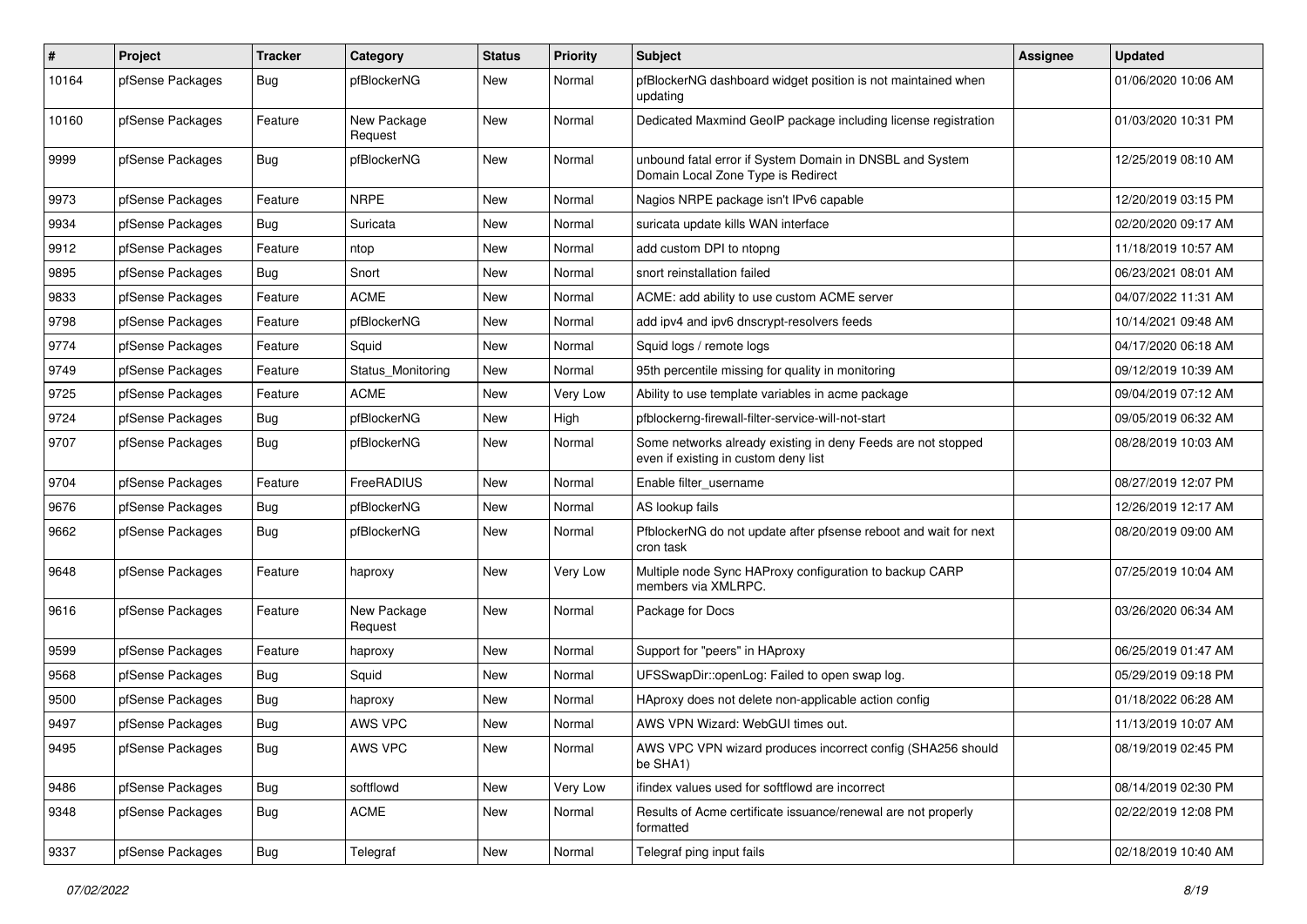| $\pmb{\#}$ | Project          | <b>Tracker</b> | Category                 | <b>Status</b> | <b>Priority</b> | <b>Subject</b>                                                                                                                             | <b>Assignee</b> | <b>Updated</b>      |
|------------|------------------|----------------|--------------------------|---------------|-----------------|--------------------------------------------------------------------------------------------------------------------------------------------|-----------------|---------------------|
| 9315       | pfSense Packages | Feature        | New Package<br>Request   | <b>New</b>    | Normal          | Add Package: dnscrypt-proxy                                                                                                                |                 | 03/05/2021 02:38 AM |
| 9299       | pfSense Packages | Feature        | <b>ACME</b>              | <b>New</b>    | Normal          | ACME package: Automate add/remove firewall rule for port<br>forwarding                                                                     |                 | 01/30/2019 10:09 PM |
| 9289       | pfSense Packages | Feature        | Snort                    | <b>New</b>    | Normal          | Snort enable react                                                                                                                         |                 | 03/16/2019 09:04 PM |
| 9286       | pfSense Packages | Bug            | squidguard               | <b>New</b>    | Normal          | squidGuard - Unable to change IP for sgerror.php URL in<br>configuration                                                                   |                 | 11/13/2019 10:07 AM |
| 9261       | pfSense Packages | Bug            | haproxy                  | <b>New</b>    | Normal          | haproxy GUI failure                                                                                                                        |                 | 01/08/2019 12:41 PM |
| 9247       | pfSense Packages | Bug            | haproxy                  | <b>New</b>    | Low             | HAProxy multiple server selection on stats pages doesn't work                                                                              |                 | 01/02/2019 04:44 PM |
| 9238       | pfSense Packages | Feature        | New Package<br>Request   | New           | Normal          | Add support for Zerotier                                                                                                                   |                 | 05/17/2021 01:58 PM |
| 9229       | pfSense Packages | Bug            | Tinc                     | <b>New</b>    | Normal          | Tinc package: no way of specifying multiple critical configuration<br>parameters from web interface                                        |                 | 08/13/2019 09:25 AM |
| 9143       | pfSense Packages | Bug            | ntop                     | New           | Normal          | ntopng not displaying values in historical correctly                                                                                       |                 | 11/22/2018 07:24 AM |
| 9139       | pfSense Packages | Bug            | Telegraf                 | <b>New</b>    | Normal          | telegraf: add ping for default gateway(s)                                                                                                  |                 | 05/21/2020 04:23 PM |
| 9138       | pfSense Packages | Bug            | Telegraf                 | <b>New</b>    | Normal          | telegraf: add section for custom config lines                                                                                              |                 | 02/18/2019 03:36 PM |
| 9085       | pfSense Packages | Feature        | OpenVPN Client<br>Export | <b>New</b>    | Low             | OpenVPN connect/disconnect scripts                                                                                                         |                 | 08/13/2019 09:15 AM |
| 9079       | pfSense Packages | Bug            | ntop                     | <b>New</b>    | Normal          | High CPU usage of ntopng even during IDLE and no network traffic                                                                           |                 | 12/16/2018 02:40 PM |
| 9077       | pfSense Packages | Feature        | haproxy                  | <b>New</b>    | Normal          | haproxy UI: Add seperator lines                                                                                                            |                 | 10/29/2018 06:06 AM |
| 9046       | pfSense Packages | Feature        | Telegraf                 | <b>New</b>    | High            | telegraf feature request                                                                                                                   |                 | 02/18/2019 03:38 PM |
| 9044       | pfSense Packages | Feature        | New Package<br>Request   | <b>New</b>    | Normal          | <b>Add SoftEther</b>                                                                                                                       |                 | 11/02/2019 10:51 AM |
| 9025       | pfSense Packages | <b>Bug</b>     | squidguard               | <b>New</b>    | Normal          | SquidGard + Target categories                                                                                                              |                 | 10/08/2018 01:00 AM |
| 9012       | pfSense Packages | Bug            | Sauid                    | <b>New</b>    | Very Low        | Captive Portal authentication in Squid Proxy Server does not work                                                                          |                 | 10/12/2019 05:06 AM |
| 8985       | pfSense Packages | Feature        | Suricata                 | <b>New</b>    | Normal          | Suricata: allow configuration for external/internal additional storage                                                                     |                 | 11/13/2019 10:07 AM |
| 8982       | pfSense Packages | Feature        | haproxy                  | <b>New</b>    | Normal          | HAproxy ACL support for map in configuration UI                                                                                            |                 | 06/25/2019 01:49 AM |
| 8909       | pfSense Packages | Bug            | Tinc                     | <b>New</b>    | Normal          | tinc package makes /rc.newwanip looping forever                                                                                            |                 | 08/13/2019 09:25 AM |
| 8902       | pfSense Packages | Bug            | haproxy                  | New           | Normal          | HAproxy package not use custom DNS for lookup on apply new<br>config                                                                       |                 | 09/16/2018 08:16 AM |
| 8869       | pfSense Packages | Feature        | haproxy                  | <b>New</b>    | Normal          | HAproxy should use RFC 7919 DH parameter files                                                                                             |                 | 10/17/2018 10:46 AM |
| 8836       | pfSense Packages | Feature        | FreeRADIUS               | <b>New</b>    | Normal          | Define Idap group vlan assignment in users file                                                                                            |                 | 08/26/2018 07:53 AM |
| 8769       | pfSense Packages | Feature        | FreeRADIUS               | <b>New</b>    | Normal          | Allow FreeRADIUS users to change their own Passwords and Pins                                                                              |                 | 10/11/2018 11:34 AM |
| 8752       | pfSense Packages | <b>Bug</b>     | squidguard               | <b>New</b>    | Normal          | For SquidGuard in "Common ACL" menu "Target Rules List"<br>"access" option always stays with default value '---' for my Target<br>category |                 | 08/06/2018 05:53 AM |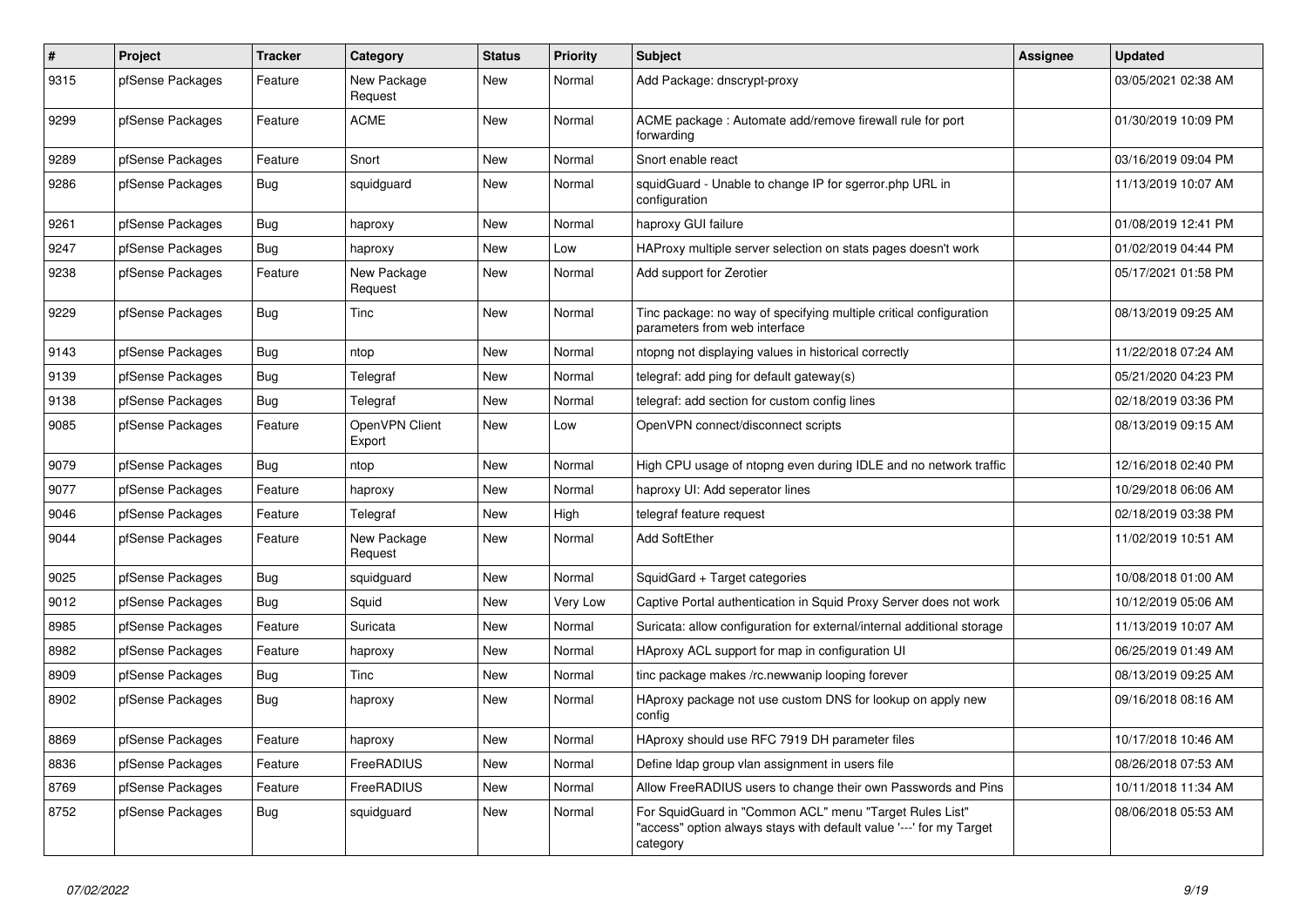| $\vert$ # | Project          | <b>Tracker</b> | Category                 | <b>Status</b> | <b>Priority</b> | Subject                                                                                                   | Assignee | <b>Updated</b>      |
|-----------|------------------|----------------|--------------------------|---------------|-----------------|-----------------------------------------------------------------------------------------------------------|----------|---------------------|
| 8705      | pfSense Packages | <b>Bug</b>     | syslog-ng                | New           | Normal          | Syslog-NG error in latest snapshot                                                                        |          | 07/27/2018 10:17 AM |
| 8589      | pfSense Packages | Bug            | FreeRADIUS               | New           | Normal          | FreeRadius 0.15.5 2 ignoring tunnelled-reply=no                                                           |          | 02/18/2019 03:40 PM |
| 8560      | pfSense Packages | Bug            | <b>ACME</b>              | New           | Normal          | ACME: can't update DNS records in DNSMadeEasy registar for<br>several domains with different API keys/ids |          | 06/08/2018 01:28 PM |
| 8547      | pfSense Packages | Feature        | New Package<br>Request   | New           | Normal          | fwknop Port Knocking Package                                                                              |          | 02/08/2021 12:17 PM |
| 8517      | pfSense Packages | Feature        | New Package<br>Request   | New           | Normal          | OpenConnect client                                                                                        |          | 08/13/2019 10:01 AM |
| 8513      | pfSense Packages | Bug            | FreeRADIUS               | New           | High            | Freeradius 3.x Idap problem                                                                               |          | 02/18/2019 05:22 PM |
| 8454      | pfSense Packages | Bug            | arpwatch                 | New           | Very Low        | Arpwatch package break email notifications from other sources                                             |          | 06/23/2022 07:49 PM |
| 8438      | pfSense Packages | <b>Bug</b>     | haproxy                  | New           | High            | haproxy: can't use ACL for cert with http-response actions                                                |          | 05/24/2018 01:12 PM |
| 8295      | pfSense Packages | Bug            | syslog-ng                | New           | Normal          | syslog-ng logrotates tls files                                                                            |          | 02/14/2018 06:12 AM |
| 8279      | pfSense Packages | Feature        | pfBlockerNG              | New           | Normal          | Consider adding a new option to the Rule Order                                                            |          | 08/20/2019 09:00 AM |
| 8264      | pfSense Packages | Bug            | FreeRADIUS               | New           | Normal          | Radiusd restart on WAN change results in freeradius not running<br>(and possible solution)                |          | 04/21/2022 12:39 PM |
| 8232      | pfSense Packages | Feature        | haproxy                  | <b>New</b>    | Normal          | different ssl options based on the sni name                                                               |          | 01/30/2019 10:36 AM |
| 8230      | pfSense Packages | Feature        | Telegraf                 | New           | Normal          | telegraf automatic input plugins configuration for enabled pfsense<br>package                             |          | 02/18/2019 05:23 PM |
| 8229      | pfSense Packages | Bug            | syslog-ng                | <b>New</b>    | Normal          | syslog-ng stops parsing logs after logrotate run                                                          |          | 01/26/2018 12:00 PM |
| 8224      | pfSense Packages | Feature        | FreeRADIUS               | New           | Normal          | Add "OU" field to FreeRADIUS page                                                                         |          | 02/21/2018 12:53 AM |
| 8216      | pfSense Packages | Feature        | Telegraf                 | New           | Normal          | Add prometheus output for telegraf                                                                        |          | 09/09/2020 05:33 AM |
| 8213      | pfSense Packages | Bug            | haproxy                  | <b>New</b>    | Normal          | acl src file not populated from alias                                                                     |          | 12/21/2017 02:02 PM |
| 8199      | pfSense Packages | Feature        | <b>BIND</b>              | New           | Normal          | Support reordering and/or sort alphabetically across BIND package                                         |          | 12/12/2017 02:05 AM |
| 8197      | pfSense Packages | Bug            | <b>BIND</b>              | <b>New</b>    | Normal          | BIND UI fails to properly update zone with inline DNSSEC signing<br>enabled                               |          | 02/18/2019 05:23 PM |
| 8180      | pfSense Packages | Bug            | syslog-ng                | New           | Normal          | syslog-ng default log file                                                                                |          | 01/16/2018 12:53 PM |
| 8161      | pfSense Packages | Feature        | FreeRADIUS               | New           | Very Low        | Add virtual server support to FreeRadius                                                                  |          | 12/05/2017 01:57 PM |
| 8148      | pfSense Packages | Feature        | OpenVPN Client<br>Export | New           | Very Low        | OpenVPN - Output Windows Client .MSI Installer for GPO<br>deployment                                      |          | 11/30/2017 01:24 PM |
| 8146      | pfSense Packages | Feature        | <b>BIND</b>              | New           | Normal          | Zone Domain Records more powerfull for BIND Zones                                                         |          | 08/13/2019 09:39 AM |
| 8121      | pfSense Packages | Feature        | haproxy                  | New           | Normal          | haproxy, allow to generate backends even they don't seem to be<br>used                                    |          | 11/23/2017 04:04 AM |
| 8099      | pfSense Packages | Feature        | Telegraf                 | New           | Normal          | Add more configuration flexibility to Telegraf                                                            |          | 08/13/2019 09:39 AM |
| 8031      | pfSense Packages | Feature        | FreeRADIUS               | New           | Normal          | FreeRADIUS copy entry function                                                                            |          | 08/16/2019 01:01 PM |
| 7903      | pfSense Packages | Feature        | New Package<br>Request   | New           | Normal          | Duo ssh package                                                                                           |          | 01/16/2021 12:44 AM |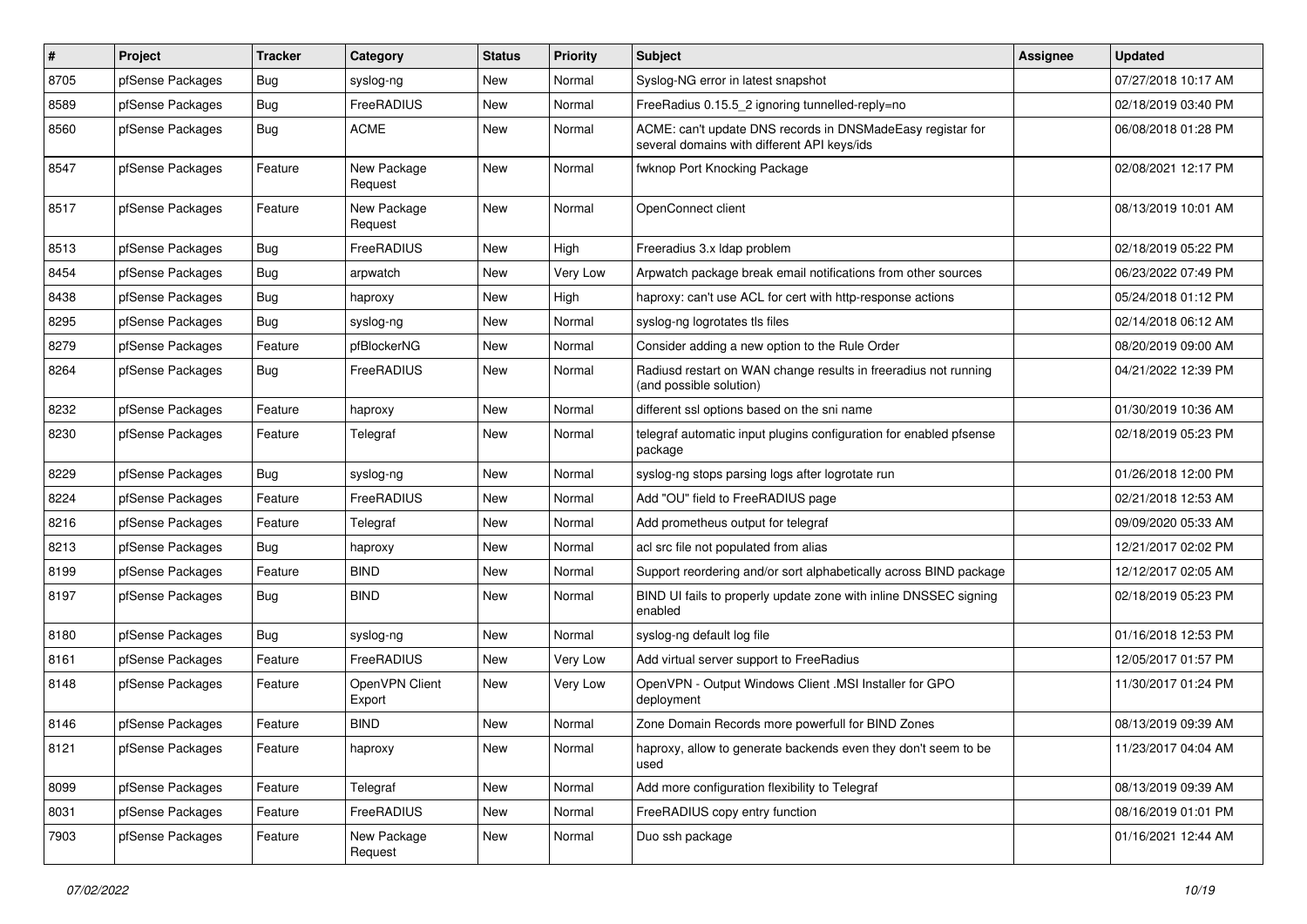| $\sharp$ | Project          | <b>Tracker</b> | Category                 | <b>Status</b> | <b>Priority</b> | <b>Subject</b>                                                                                                                  | Assignee | <b>Updated</b>      |
|----------|------------------|----------------|--------------------------|---------------|-----------------|---------------------------------------------------------------------------------------------------------------------------------|----------|---------------------|
| 7902     | pfSense Packages | Feature        | OpenVPN Client<br>Export | <b>New</b>    | Low             | allow vpn client export of other to be a blank field                                                                            |          | 08/19/2019 03:33 PM |
| 7699     | pfSense Packages | Feature        | OpenVPN Client<br>Export | <b>New</b>    | Normal          | OpenVPN Client Export - Default Gateway                                                                                         |          | 08/19/2019 03:32 PM |
| 7691     | pfSense Packages | Feature        | Squid                    | New           | Normal          | Allow for custom icap services for squid                                                                                        |          | 08/24/2017 03:16 AM |
| 7686     | pfSense Packages | Feature        | haproxy                  | New           | Normal          | Add option in HAProxy to configure SSL defaults based on the<br>Mozilla SSL Configuration Generator                             |          | 08/16/2019 01:09 PM |
| 7683     | pfSense Packages | Feature        | New Package<br>Request   | <b>New</b>    | Low             | Splunk Universal Forwarder Package                                                                                              |          | 08/19/2019 02:54 PM |
| 7608     | pfSense Packages | Feature        | FreeRADIUS               | <b>New</b>    | <b>Very Low</b> | Captive Portal amount of traffic Account + Free Radius+Mysql                                                                    |          | 05/28/2017 09:08 AM |
| 7535     | pfSense Packages | Feature        | Snort                    | <b>New</b>    | Normal          | Snort messages filling System / General. Should have its own log.                                                               |          | 02/18/2019 05:29 PM |
| 7462     | pfSense Packages | <b>Bug</b>     | haproxy                  | <b>New</b>    | Normal          | HAproxy not rebinding properly after WAN DHCP IP change                                                                         |          | 01/11/2018 09:15 AM |
| 7453     | pfSense Packages | Bug            | <b>ACME</b>              | New           | Normal          | DNS-ovh need to save or display consumer key                                                                                    |          | 04/06/2017 10:54 AM |
| 7449     | pfSense Packages | Feature        | OpenVPN Client<br>Export | New           | Normal          | feature request for openvpn-client-export package, add the support<br>for openvpn up and down script, for mapping network drive |          | 08/06/2019 05:06 PM |
| 7414     | pfSense Packages | Feature        | Snort                    | New           | Normal          | snort needs automated refresh on ip change                                                                                      |          | 08/20/2019 08:55 AM |
| 7411     | pfSense Packages | Todo           | ladvd                    | <b>New</b>    | Low             | LADVD Devices not wide enough                                                                                                   |          | 10/22/2017 05:04 AM |
| 7403     | pfSense Packages | Bug            | FreeRADIUS               | <b>New</b>    | Normal          | Captive Portal + freeradius2 + MySQL problems with German<br>Umlaut                                                             |          | 03/17/2017 09:12 AM |
| 7388     | pfSense Packages | <b>Bug</b>     | Suricata                 | <b>New</b>    | High            | Suricata does not property recognize MTU for PPPOE interfaces                                                                   |          | 03/15/2017 05:17 AM |
| 7367     | pfSense Packages | Feature        | Squid                    | <b>New</b>    | Normal          | <b>Wizard for Squid</b>                                                                                                         |          | 03/14/2017 01:59 PM |
| 7000     | pfSense Packages | Feature        | ntop                     | New           | Normal          | ntopng historical data needs to be reworked                                                                                     |          | 01/14/2017 09:20 AM |
| 6988     | pfSense Packages | <b>Bug</b>     | Snort                    | New           | High            | SNORT Package PHP memory error                                                                                                  |          | 06/28/2018 10:00 PM |
| 6861     | pfSense Packages | Bug            | haproxy                  | New           | Normal          | Ha-Proxy duplicated backend used in place of original backend                                                                   |          | 02/18/2019 05:30 PM |
| 6831     | pfSense Packages | Feature        | Snort                    | New           | Normal          | Snort does not support aliases containing FQDN                                                                                  |          | 07/11/2020 12:51 PM |
| 6789     | pfSense Packages | Feature        | Squid                    | New           | Normal          | disgest Idap auth                                                                                                               |          | 08/13/2019 09:57 AM |
| 6784     | pfSense Packages | Bug            | haproxy                  | New           | Normal          | HAProxy version .48 will not use URL Table Alias for front end<br>listener                                                      |          | 02/18/2019 05:32 PM |
| 6555     | pfSense Packages | Feature        | New Package<br>Request   | New           | Normal          | Support IEEE 1588                                                                                                               |          | 08/13/2019 01:40 PM |
| 6521     | pfSense Packages | Bug            | squidguard               | <b>New</b>    | Normal          | pfsense 2.3.1 squidguard -> Groups ACL -> Target Rules List<br>missing                                                          |          | 06/25/2016 10:49 PM |
| 6471     | pfSense Packages | Bug            | squidguard               | <b>New</b>    | Normal          | pfsense 2.3.1 squidguard -> common ACL -> Target Rules List<br>missing                                                          |          | 06/08/2016 06:22 PM |
| 6470     | pfSense Packages | Feature        | New Package<br>Request   | <b>New</b>    | Normal          | <b>CloudFlare Integration Module</b>                                                                                            |          | 08/13/2019 01:23 PM |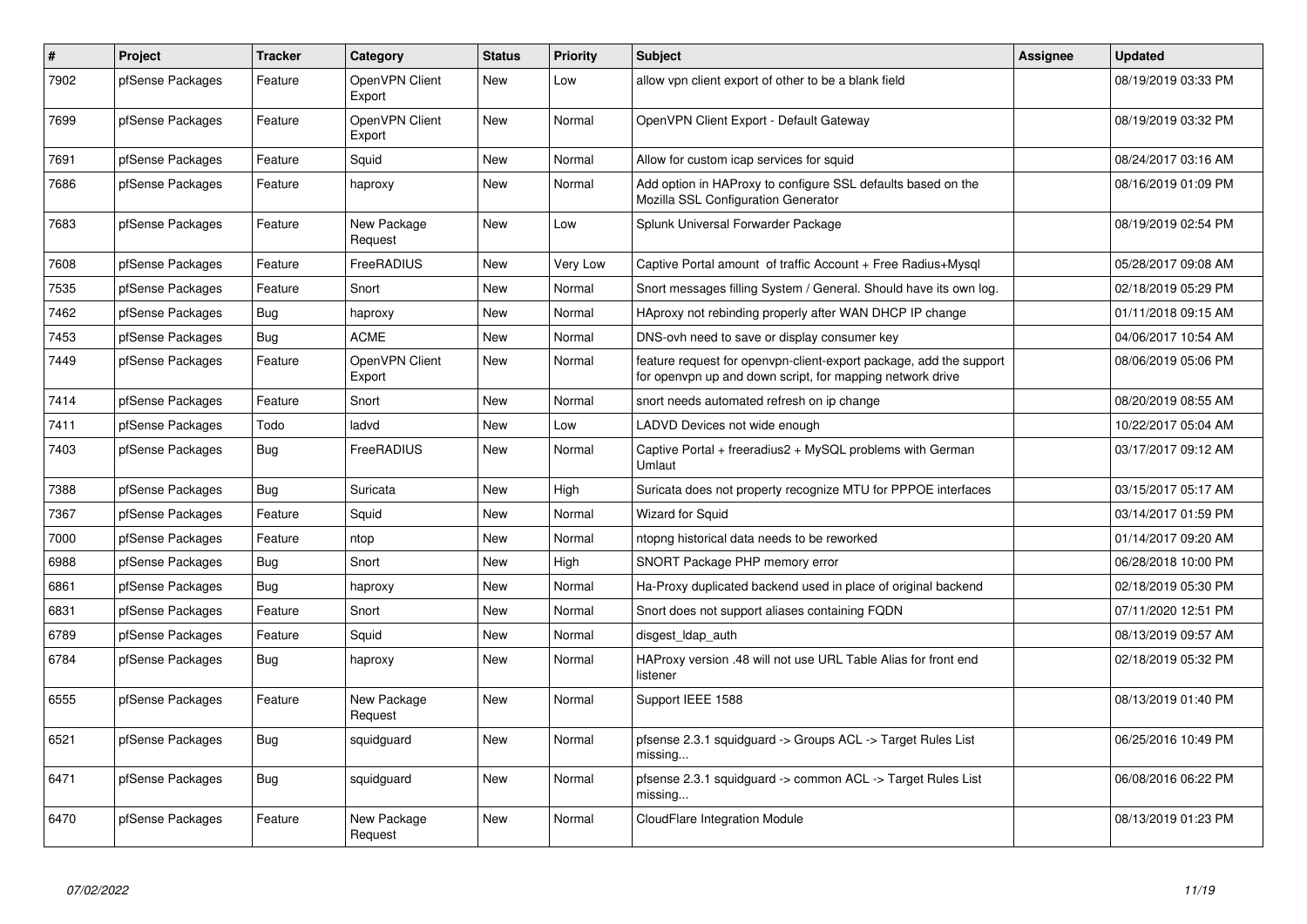| $\pmb{\#}$ | Project          | <b>Tracker</b> | Category                     | <b>Status</b> | <b>Priority</b> | <b>Subject</b>                                                                                            | <b>Assignee</b>       | <b>Updated</b>      |
|------------|------------------|----------------|------------------------------|---------------|-----------------|-----------------------------------------------------------------------------------------------------------|-----------------------|---------------------|
| 6176       | pfSense Packages | Feature        | OpenVPN Client<br>Export     | <b>New</b>    | Normal          | Privilege for OpenVPN Client Export                                                                       |                       | 10/05/2020 07:33 AM |
| 6083       | pfSense Packages | Bug            | Squid                        | New           | Normal          | Sugid Realtime Monitor / Squid Cache Table not diplaying correctly                                        |                       | 12/06/2016 07:25 AM |
| 6022       | pfSense Packages | Feature        | New Package<br>Request       | <b>New</b>    | Normal          | Consider MLVPN for bonded VPN                                                                             |                       | 01/30/2021 05:24 PM |
| 5751       | pfSense Packages | <b>Bug</b>     | squidguard                   | <b>New</b>    | Normal          | SquidGuard target categories not saved when long "Domain List" is<br>provided                             |                       | 01/10/2016 08:55 AM |
| 5646       | pfSense Packages | Feature        | Squid                        | <b>New</b>    | Normal          | Squid3 package Authentication Method: Kerberos/AD                                                         |                       | 02/18/2019 05:34 PM |
| 5174       | pfSense Packages | Feature        | <b>NRPE</b>                  | <b>New</b>    | Normal          | nrpe: check sensors doesnt work, missing Imsensors                                                        |                       | 11/15/2015 12:49 AM |
| 4928       | pfSense Packages | Feature        | squidguard                   | New           | Normal          | Surftool - New Package to turn squidguard groups(/acls) on or off                                         |                       | 08/13/2019 09:57 AM |
| 4506       | pfSense Packages | Feature        | FreeRADIUS                   | <b>New</b>    | Normal          | FreeRADIUS groups/hunt groups                                                                             |                       | 03/10/2015 08:51 PM |
| 4503       | pfSense Packages | Feature        | New Package<br>Request       | New           | Normal          | GNUGateKeeper H.323 Proxy Package                                                                         |                       | 08/27/2019 02:54 AM |
| 3424       | pfSense Packages | Feature        | New Package<br>Request       | <b>New</b>    | Normal          | <b>SCEP</b> server                                                                                        |                       | 08/13/2019 10:02 AM |
| 1620       | pfSense Packages | Bug            | Squid                        | <b>New</b>    | Normal          | Can't use transparent proxy when using bridge.                                                            |                       | 10/07/2021 04:19 AM |
| 12573      | pfSense Packages | Feature        | New Package<br>Request       | New           | Normal          | Dashboard widget with external connection map                                                             | aleksei<br>prokofiev  | 12/07/2021 07:38 AM |
| 12924      | pfSense Packages | <b>Bug</b>     | WireGuard                    | <b>New</b>    | Normal          | <b>DNS Resolver WireGuard ACL Inconsistency</b>                                                           | Christian<br>McDonald | 04/10/2022 10:36 AM |
| 12760      | pfSense Packages | <b>Bug</b>     | WireGuard                    | <b>New</b>    | Normal          | Link-local addresses disallowed on Wirequard interfaces                                                   | Christian<br>McDonald | 02/07/2022 03:50 AM |
| 12608      | pfSense Packages | Bug            | WireGuard                    | <b>New</b>    | High            | WireGuard tunnels monitored by dpinger causing system to stop<br>routing completely in certain situations | Christian<br>McDonald | 12/16/2021 03:14 PM |
| 12526      | pfSense Packages | Feature        | WireGuard                    | <b>New</b>    | Normal          | WireGuard Widget                                                                                          | Christian<br>McDonald | 11/17/2021 07:15 AM |
| 12525      | pfSense Packages | Feature        | WireGuard                    | New           | Normal          | WireGuard Tunnel restore configuration                                                                    | Christian<br>McDonald | 11/17/2021 07:15 AM |
| 12513      | pfSense Packages | Feature        | WireGuard                    | New           | Normal          | WireGuard Utilization Status (Beyond Active Connection)                                                   | Christian<br>McDonald | 12/22/2021 08:40 PM |
| 13306      | pfSense Packages | Todo           | Nut                          | <b>New</b>    | Normal          | Update NUT to version 2.8.0 to match FreeBSD Packages                                                     | Denny Page            | 06/27/2022 10:45 AM |
| 13284      | pfSense Packages | Feature        | FreeRADIUS                   | <b>New</b>    | Normal          | Option to define "Issuer" in OPT configuration.                                                           | Jakob<br>Nordgarden   | 06/19/2022 12:10 PM |
| 10429      | pfSense Packages | Bug            | Status Traffic Totals        | <b>New</b>    | Normal          | Status Traffic Total broken 2.4.5                                                                         | <b>Jared Dillard</b>  | 02/27/2021 07:55 PM |
| 9537       | pfSense Packages | Bug            | <b>Status Traffic Totals</b> | New           | Normal          | One month offset in displayed data between time changes                                                   | Jared Dillard         | 05/01/2020 08:27 AM |
| 7267       | pfSense Packages | Bug            | <b>Status Traffic Totals</b> | <b>New</b>    | Normal          | Status Traffic Totals - Stacked Bar - Scale not high enough                                               | <b>Jared Dillard</b>  | 11/18/2020 07:38 AM |
| 6752       | pfSense Packages | Todo           | <b>Status Traffic Totals</b> | <b>New</b>    | Low             | <b>Traffic Totals Data Summary Graph</b>                                                                  | <b>Jared Dillard</b>  | 11/08/2017 08:58 AM |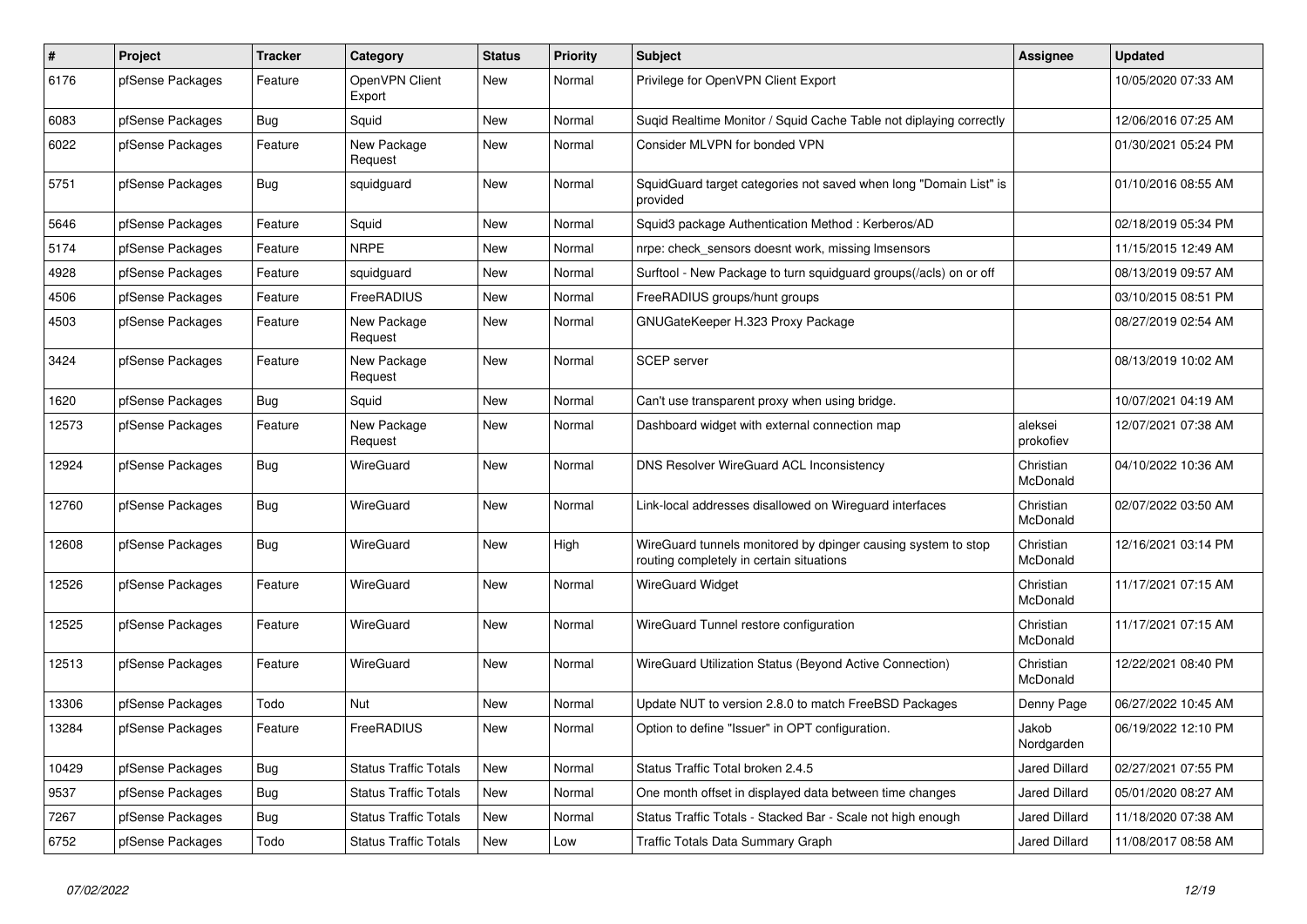| #     | Project          | <b>Tracker</b> | Category                     | <b>Status</b> | <b>Priority</b> | <b>Subject</b>                                                                                               | <b>Assignee</b>     | <b>Updated</b>      |
|-------|------------------|----------------|------------------------------|---------------|-----------------|--------------------------------------------------------------------------------------------------------------|---------------------|---------------------|
| 13255 | pfSense Packages | Todo           | OpenVPN Client<br>Export     | <b>New</b>    | Normal          | Set PKCS#12 algorithm when exporting OpenVPN ZIP or Windows<br>bundles                                       | Jim Pingle          | 06/08/2022 10:37 AM |
| 11997 | pfSense Packages | Bug            | <b>IPsec Profile Wizard</b>  | <b>New</b>    | Normal          | Add Support for Android Strongswan Profiles in the Profile Wizard                                            | Jim Pingle          | 07/10/2021 07:51 PM |
| 10653 | pfSense Packages | Feature        | <b>FRR</b>                   | New           | Normal          | Allow to download frr status                                                                                 | Jim Pingle          | 06/11/2020 01:21 AM |
| 10294 | pfSense Packages | Bug            | <b>FRR</b>                   | <b>New</b>    | Normal          | FRR Route Counts Incorrect on Status Page                                                                    | Jim Pingle          | 02/26/2020 11:08 AM |
| 9545  | pfSense Packages | Feature        | <b>FRR</b>                   | New           | Normal          | Enable MULTIPATH in FRR                                                                                      | Jim Pingle          | 09/18/2020 12:52 PM |
| 9200  | pfSense Packages | Todo           | <b>ACME</b>                  | New           | Normal          | Add DNS support for Google domain to Acme manager                                                            | Jim Pingle          | 02/15/2022 03:16 AM |
| 9141  | pfSense Packages | Feature        | <b>FRR</b>                   | <b>New</b>    | Very Low        | FRR xmlrpc                                                                                                   | Jim Pingle          | 11/26/2018 07:49 AM |
| 8516  | pfSense Packages | Bug            | FreeRADIUS                   | New           | Normal          | FreeRADIUS requires settings re-saved after pfSense upgrade                                                  | Jim Pingle          | 12/31/2021 05:58 PM |
| 11797 | pfSense Packages | Bug            | <b>Status Traffic Totals</b> | New           | Normal          | Traffic Totals lost upon reboot when using a ramdisk for /var and<br>/tmp                                    | John Cornwell       | 04/10/2021 06:27 PM |
| 6023  | pfSense Packages | Bug            | Suricata                     | <b>New</b>    | Low             | Traffic Shaper (pfsense 2.3) Suricata V3.0 Inline Mode Operation                                             | Luiz Souza          | 04/15/2016 05:59 AM |
| 13209 | pfSense Packages | Bug            | pfBlockerNG                  | New           | Low             | Parsing Filter log by pfBlockerNG creates IP Block log with<br>Source/Destination mixed up or wrong Direcion | <b>Viktor Gurov</b> | 05/25/2022 03:50 AM |
| 13135 | pfSense Packages | Feature        | pfBlockerNG                  | <b>New</b>    | Normal          | Add dibdot DoH-IP-blocklists feeds                                                                           | <b>Viktor Gurov</b> | 05/08/2022 01:50 AM |
| 12916 | pfSense Packages | Bug            | pfBlockerNG                  | New           | Normal          | pfBlockerNG-devel cron job does not trigger xmlrpc sync                                                      | Viktor Gurov        | 04/11/2022 12:55 PM |
| 12909 | pfSense Packages | Feature        | Suricata                     | New           | Normal          | Convert Suricata GeoIP Lookup feature on ALERTS tab to use<br>local GeoIP2 database                          | <b>Viktor Gurov</b> | 03/07/2022 08:28 AM |
| 12670 | pfSense Packages | <b>Bug</b>     | <b>ACME</b>                  | <b>New</b>    | Normal          | ACME package writes credentials to system log                                                                | <b>Viktor Gurov</b> | 03/07/2022 10:58 AM |
| 12623 | pfSense Packages | Bug            | <b>ACME</b>                  | New           | Normal          | acme.sh package   DNS-ISPConfig settings                                                                     | <b>Viktor Gurov</b> | 03/10/2022 03:42 PM |
| 12281 | pfSense Packages | Feature        | Nut                          | New           | Normal          | Add support for Telegram/Pushover notifications                                                              | Viktor Gurov        | 01/24/2022 07:25 AM |
| 10242 | pfSense Packages | Feature        | New Package<br>Request       | New           | Normal          | E2guardian Web filtering package                                                                             | Viktor Gurov        | 05/30/2022 10:40 AM |
| 8827  | pfSense Packages | Bug            | squidguard                   | New           | Normal          | Squidguard: ACL redirect modes 'redirect' and 'err page' send<br>unresolvable URLs to the client.            | <b>Viktor Gurov</b> | 12/21/2021 05:49 AM |
| 13311 | pfSense Docs     | New Content    | Troubleshooting              | New           | High            | Add troubleshooting tips for ZFS boot issues                                                                 |                     | 06/28/2022 11:04 AM |
| 13291 | pfSense Docs     | Todo           | Configuration                | New           | Low             | Notification documentation                                                                                   |                     | 06/21/2022 10:22 AM |
| 13236 | pfSense Docs     | Todo           | Products                     | New           | Normal          | Document link speed limitations with igc and ix on 6100/4100                                                 |                     | 05/31/2022 05:53 PM |
| 13187 | pfSense Docs     | Correction     | Virtualization               | <b>New</b>    | Normal          | Azure Frequently asked questions                                                                             |                     | 07/01/2022 07:21 AM |
| 13016 | pfSense Docs     | New Content    | Virtualization               | New           | Normal          | Workaround for bandwith issues since 2.6 when installed in<br>Hyper-V                                        |                     | 04/01/2022 01:06 PM |
| 12883 | pfSense Docs     | Todo           | <b>DNS</b>                   | New           | Normal          | Feedback on Services - DNS Resolver - Host Overrides                                                         |                     | 02/28/2022 07:54 PM |
| 12861 | pfSense Docs     | Correction     | Hardware                     | New           | Normal          | pfSense hardware tuning guide references obsolete interface<br>loader variable & buffer limits               |                     | 02/23/2022 05:31 PM |
| 12805 | pfSense Docs     | New Content    | General                      | New           | Very Low        | Add documentation about what triggers a notfication                                                          |                     | 02/15/2022 05:10 PM |
| 12804 | pfSense Docs     | New Content    | General                      | New           | Very Low        | Create Slack documentation                                                                                   |                     | 02/15/2022 04:59 PM |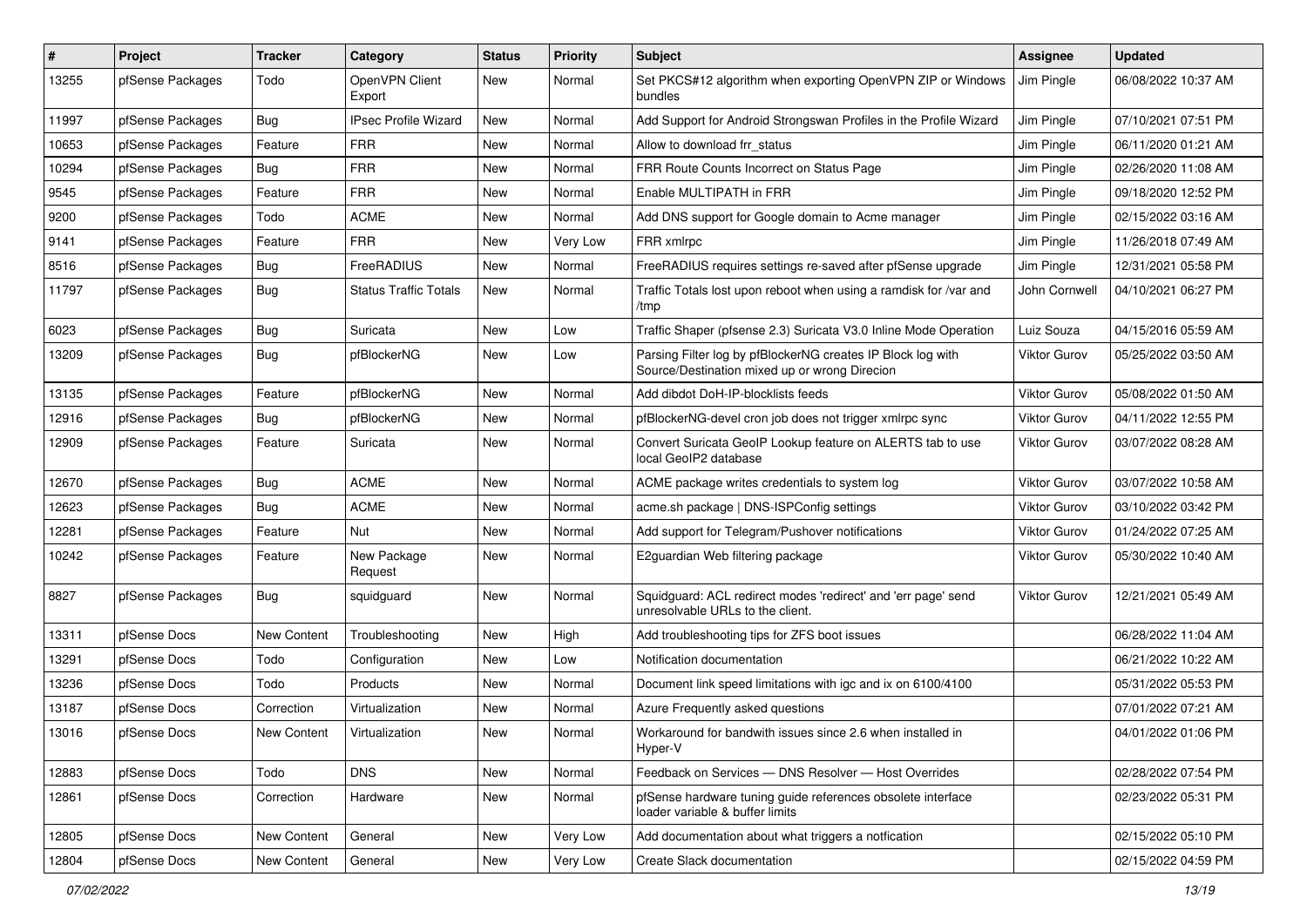| #     | Project      | <b>Tracker</b> | Category                 | <b>Status</b> | <b>Priority</b> | Subject                                                                                                     | Assignee | <b>Updated</b>      |
|-------|--------------|----------------|--------------------------|---------------|-----------------|-------------------------------------------------------------------------------------------------------------|----------|---------------------|
| 12791 | pfSense Docs | New Content    | Diagnostics              | New           | Normal          | Diagnostic Information for Support (pfSense)                                                                |          | 02/13/2022 08:49 PM |
| 12787 | pfSense Docs | Todo           | <b>IPsec</b>             | New           | Normal          | Feedback on pfSense Configuration Recipes - Routing Internet<br>Traffic Through a Site-to-Site IPsec Tunnel |          | 02/11/2022 11:28 PM |
| 12659 | pfSense Docs | Todo           | Hardware                 | New           | Normal          | Feedback on Hardware - Hardware Tuning and Troubleshooting -<br>Flow Control for ix                         |          | 01/16/2022 10:22 AM |
| 12597 | pfSense Docs | New Content    | Hardware                 | <b>New</b>    | Normal          | How to reset IPMI settings and password for Netgate appliances                                              |          | 05/07/2022 12:33 PM |
| 12570 | pfSense Docs | Correction     | General                  | New           | Normal          | Active appliance list missing 6100                                                                          |          | 12/06/2021 11:41 AM |
| 12535 | pfSense Docs | Correction     | <b>Firewall Rules</b>    | <b>New</b>    | Normal          | Negate Rules function does not match the description                                                        |          | 07/01/2022 07:20 AM |
| 12461 | pfSense Docs | Todo           | Hardware                 | New           | Normal          | Improve macOS Serial Command Instructions                                                                   |          | 10/15/2021 03:47 PM |
| 12457 | pfSense Docs | Todo           | Packages                 | <b>New</b>    | Very Low        | Add UPS Configuration Recipes for apcupsd and nut UPS<br>Packages with Common Brand Units                   |          | 10/18/2021 08:37 AM |
| 12411 | pfSense Docs | Todo           | <b>High Availability</b> | <b>New</b>    | Normal          | Feedback on High Availability - pfSense XML-RPC Config Sync<br>Overview                                     |          | 09/29/2021 10:39 AM |
| 12402 | pfSense Docs | Todo           | Configuration            | <b>New</b>    | Normal          | Feedback on Configuration - Advanced Configuration Options -<br>Notifications                               |          | 09/24/2021 12:46 AM |
| 12400 | pfSense Docs | Correction     | <b>NAT</b>               | <b>New</b>    | Normal          | NAT 1:1 documentation - multi-wan information                                                               |          | 03/13/2022 12:53 PM |
| 12395 | pfSense Docs | Todo           | Packages                 | <b>New</b>    | Normal          | Feedback on Packages - FRR Package - Border Gateway<br>Protocol - BGP Required Information                  |          | 09/21/2021 04:32 PM |
| 12268 | pfSense Docs | Todo           | <b>Firewall Rules</b>    | <b>New</b>    | Normal          | Feedback on Firewall - Aliases                                                                              |          | 08/17/2021 12:55 AM |
| 12237 | pfSense Docs | Todo           | Hardware                 | <b>New</b>    | Normal          | Feedback on Hardware - Hardware Tuning and Troubleshooting                                                  |          | 08/10/2021 03:13 AM |
| 12214 | pfSense Docs | Todo           | General                  | <b>New</b>    | Low             | Connect to WebGui.                                                                                          |          | 08/05/2021 04:39 AM |
| 12162 | pfSense Docs | Todo           | Products                 | <b>New</b>    | Normal          | Add "usb reset" as possible solution for non-booting flash drives on<br>the SG-1100                         |          | 10/07/2021 02:19 PM |
| 12098 | pfSense Docs | Correction     | Configuration            | <b>New</b>    | Normal          | Feedback on pfSense Configuration Recipes - Accessing a<br>CPE/Modem from Inside the Firewall               |          | 07/02/2021 02:30 AM |
| 12063 | pfSense Docs | Todo           | <b>Dynamic DNS</b>       | <b>New</b>    | Normal          | Feedback on Services - Dynamic DNS - Configuring RFC 2136<br>Dynamic DNS updates                            |          | 06/18/2021 06:24 PM |
| 11944 | pfSense Docs | Todo           | Packages                 | <b>New</b>    | Normal          | Feedback on Packages - FRR Package - Bidirectional<br><b>Forwarding Detection</b>                           |          | 05/21/2021 12:57 AM |
| 11871 | pfSense Docs | Correction     | Products                 | <b>New</b>    | Normal          | SG-2100 must be manually power cycled after installation                                                    |          | 10/07/2021 02:19 PM |
| 11739 | pfSense Docs | New Content    | <b>High Availability</b> | <b>New</b>    | Normal          | Manual Outbound NAT rules in HA setup                                                                       |          | 07/09/2021 08:26 AM |
| 11714 | pfSense Docs | New Content    | <b>High Availability</b> | New           | Normal          | Feedback on Troubleshooting - Troubleshooting High Availability<br><b>DHCP Failover</b>                     |          | 03/21/2021 05:58 PM |
| 11648 | pfSense Docs | Todo           | Packages                 | New           | Normal          | Feedback on Packages - AWS VPC Wizard - pfSense Plus<br><b>Configuration Details</b>                        |          | 03/10/2021 06:30 AM |
| 11622 | pfSense Docs | Todo           | <b>IPsec</b>             | New           | Normal          | Update pfSense VPC VPN Configuration Wizard docs                                                            |          | 03/04/2021 09:36 AM |
| 11608 | pfSense Docs | New Content    | Products                 | New           | Normal          | Interfaces order of XG-7100 Quad-Port 10GbE Fiber SFP+<br><b>Installation Kit</b>                           |          | 03/03/2021 07:14 AM |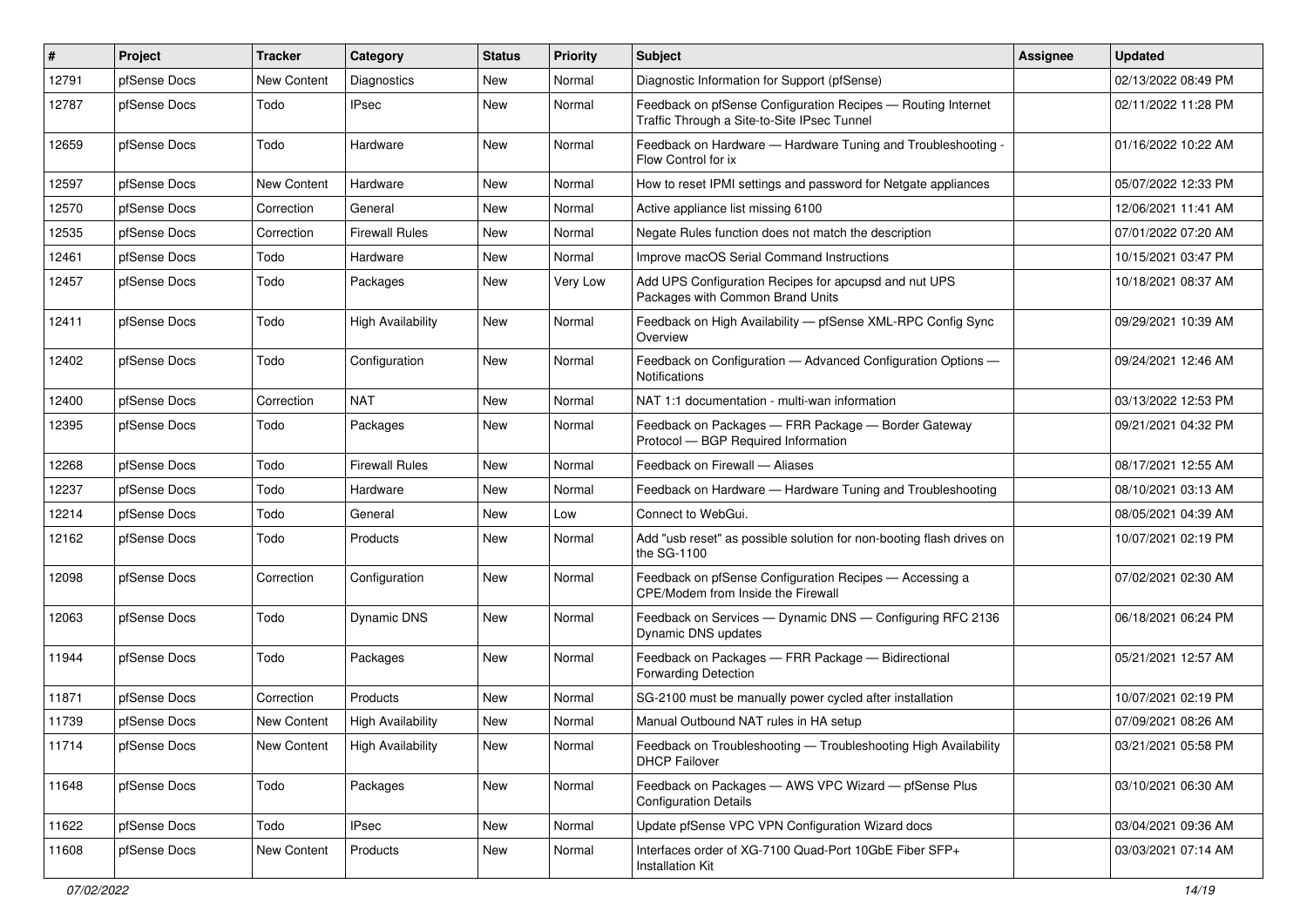| $\sharp$ | Project      | <b>Tracker</b>     | Category                | <b>Status</b> | <b>Priority</b> | <b>Subject</b>                                                                                          | <b>Assignee</b>       | <b>Updated</b>      |
|----------|--------------|--------------------|-------------------------|---------------|-----------------|---------------------------------------------------------------------------------------------------------|-----------------------|---------------------|
| 11172    | pfSense Docs | New Content        | Products                | <b>New</b>    | Normal          | Interfaces order of 10 Gigabit Quad-Port SFP+ Intel® X710BM2<br>Card                                    |                       | 12/18/2020 01:28 PM |
| 11139    | pfSense Docs | Correction         | VLANs                   | <b>New</b>    | Normal          | <b>Bridges and VLANs</b>                                                                                |                       | 07/01/2022 07:19 AM |
| 12756    | pfSense Docs | Todo               | WireGuard               | <b>New</b>    | Normal          | Feedback on pfSense Configuration Recipes - WireGuard Remote<br><b>Access VPN Configuration Example</b> | Christian<br>McDonald | 05/31/2022 11:42 AM |
| 13108    | pfSense Docs | Todo               | Installation / Upgrades | <b>New</b>    | Normal          | ZFS filesystem implications                                                                             | Jim Pingle            | 04/27/2022 03:18 PM |
| 13020    | pfSense Docs | Todo               | <b>Firewall Rules</b>   | New           | Normal          | easyrule command documentation should document permissible<br>wildcards                                 | Jim Pingle            | 04/04/2022 08:01 AM |
| 12978    | pfSense Docs | Correction         | Monitoring              | <b>New</b>    | Normal          | Correction to iftop section of Monitoring Bandwidth Usage                                               | Jim Pingle            | 03/23/2022 11:18 AM |
| 12565    | pfSense Docs | New Content        | OpenVPN                 | New           | Normal          | Document new "Duplicate Connection Limit" option on OpenVPN<br>server instances                         | Jim Pingle            | 12/06/2021 08:07 AM |
| 11471    | pfSense Docs | Todo               | Development             | <b>New</b>    | Low             | Feedback on Development - Developing Packages                                                           | Jim Pingle            | 02/19/2021 02:52 PM |
| 11195    | pfSense Docs | Correction         | Recipes                 | <b>New</b>    | Normal          | Feedback on pfSense Configuration Recipes - Accessing a<br>CPE/Modem from Inside the Firewall           | Jim Pingle            | 12/30/2020 01:13 PM |
| 11145    | pfSense Docs | Correction         | Virtualization          | <b>New</b>    | Very Low        | Feedback on pfSense Configuration Recipes - Virtualizing<br>pfSense with Hyper-V                        | Jim Pingle            | 03/06/2021 04:14 PM |
| 11071    | pfSense Docs | <b>New Content</b> | <b>DHCP</b>             | New           | Normal          | Feedback on Services - IPv6 Router Advertisements                                                       | Jim Pingle            | 12/08/2020 09:25 AM |
| 11067    | pfSense Docs | Correction         | Wireless                | <b>New</b>    | Normal          | Feedback on Wireless — Recommended Wireless Hardware                                                    | Jim Pingle            | 11/16/2020 07:17 AM |
| 10924    | pfSense Docs | Correction         | Recipes                 | <b>New</b>    | Normal          | Feedback on Virtualization - Virtualizing pfSense with VMware<br>vSphere / ESXi                         | Jim Pingle            | 09/23/2020 03:46 PM |
| 10821    | pfSense Docs | Correction         | General                 | <b>New</b>    | Normal          | Use neutral language alternatives                                                                       | Jim Pingle            | 09/23/2020 10:43 AM |
| 10482    | pfSense Docs | Correction         | Virtualization          | <b>New</b>    | Normal          | In AWS, Get System Log may not show output and Get Instance<br>Screenshot may need to be used           | Jim Pingle            | 04/20/2020 09:07 AM |
| 9685     | pfSense Docs | Correction         | <b>Firewall Rules</b>   | <b>New</b>    | Normal          | Feedback on Firewall - Floating Rules                                                                   | Jim Pingle            | 09/23/2020 02:57 PM |
| 9608     | pfSense Docs | Correction         | Recipes                 | <b>New</b>    | Low             | Feedback on Virtualization - Virtualizing pfSense with Hyper-V                                          | Jim Pingle            | 03/06/2021 04:29 PM |
| 9454     | pfSense Docs | Correction         | Interfaces              | <b>New</b>    | Low             | Feedback on IDS / IPS - Snort Suppression Lists                                                         | Jim Pingle            | 09/23/2020 02:44 PM |
| 9374     | pfSense Docs | Correction         | Recipes                 | New           | Normal          | Feedback on Virtualization - Virtualizing pfSense with Hyper-V                                          | Jim Pingle            | 09/23/2020 02:40 PM |
| 9369     | pfSense Docs | New Content        | Packages                | <b>New</b>    | Normal          | Document remaining packages                                                                             | Jim Pingle            | 04/14/2021 03:39 PM |
| 9310     | pfSense Docs | Correction         | Products                | New           | Normal          | Appliances with internal switch need the MAC Address section of<br>their Getting Started guides updated | Jim Pingle            | 09/23/2020 10:24 AM |
| 8852     | pfSense Docs | Correction         | DHCP                    | <b>New</b>    | Normal          | [feedback form] Unclear about "Client Identifier" in a static mapping                                   | Jim Pingle            | 09/23/2020 02:30 PM |
| 13330    | pfSense      | Bug                | Traffic Shaper (ALTQ)   | <b>New</b>    | Normal          | Traffic Shaper Wizard is broken                                                                         |                       | 07/02/2022 11:33 AM |
| 13329    | pfSense      | <b>Bug</b>         | Traffic Shaper (ALTQ)   | <b>New</b>    | Normal          | Traffic shaping Wizard sets invalid values for qVoip queue                                              |                       | 07/02/2022 09:11 AM |
| 13327    | pfSense      | Bug                | OpenVPN                 | <b>New</b>    | Normal          | Valid OpenVPN client connections rejected due to extraneous<br>output to ovpn auth verify               |                       | 07/01/2022 06:12 PM |
| 13322    | pfSense      | Feature            | Diagnostics             | New           | Low             | Define Packet Capture Protocol                                                                          |                       | 06/30/2022 06:45 AM |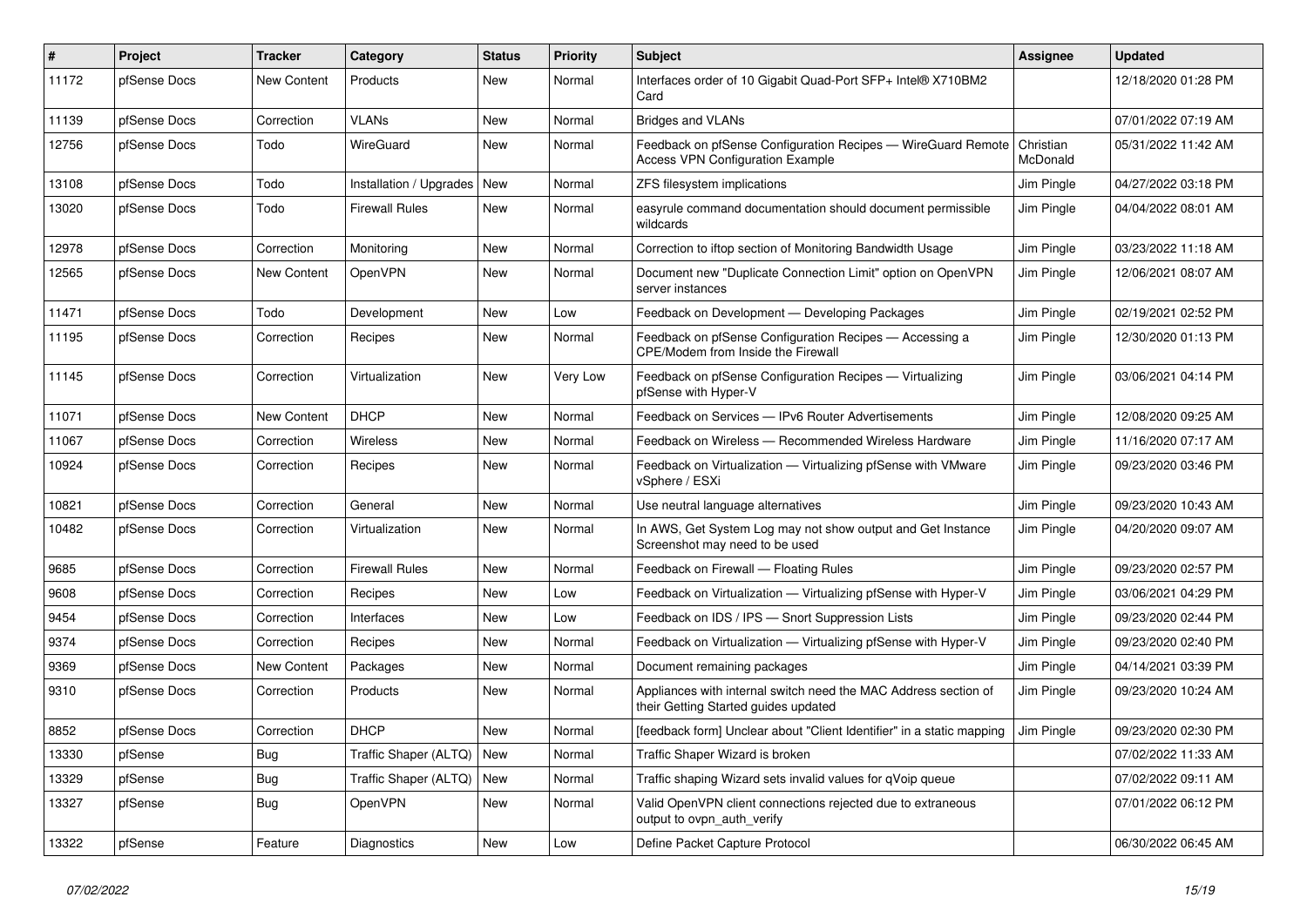| $\vert$ # | Project | <b>Tracker</b> | Category                 | <b>Status</b> | <b>Priority</b> | <b>Subject</b>                                                                                  | Assignee | <b>Updated</b>      |
|-----------|---------|----------------|--------------------------|---------------|-----------------|-------------------------------------------------------------------------------------------------|----------|---------------------|
| 13307     | pfSense | <b>Bug</b>     | <b>PPP</b> Interfaces    | <b>New</b>    | High            | PPP interface custom reset date/time Hour and Minute fields do not<br>properly handle "0" value |          | 06/28/2022 12:01 PM |
| 13305     | pfSense | Feature        | Certificates             | New           | Normal          | Certificate Revocation page should show expiration date                                         |          | 06/27/2022 10:26 AM |
| 13297     | pfSense | Feature        | Routing                  | <b>New</b>    | Normal          | Support for Gateway Groups as Static Route destinations                                         |          | 06/24/2022 07:41 AM |
| 13296     | pfSense | Feature        | DHCP (IPv6)              | <b>New</b>    | Normal          | Add support for DHCP6 OPTION_PD_EXCLUDE (RFC 6603)                                              |          | 06/24/2022 10:10 PM |
| 13294     | pfSense | Feature        | Gateways                 | <b>New</b>    | Low             | Change gateway name                                                                             |          | 06/22/2022 06:07 PM |
| 13293     | pfSense | Feature        | OpenVPN                  | <b>New</b>    | Normal          | Option to set auth-gen-token in OpenVPN GUI                                                     |          | 06/21/2022 02:35 PM |
| 13289     | pfSense | Bug            | Backup / Restore         | <b>New</b>    | Low             | Attempting to restore a 0 byte ``config.xml`` prints an error that the<br>file cannot be read   |          | 06/28/2022 12:01 PM |
| 13288     | pfSense | <b>Bug</b>     | Configuration<br>Backend | <b>New</b>    | Normal          | Encode FreeRADIUS Custom Options                                                                |          | 06/20/2022 10:36 AM |
| 13287     | pfSense | Feature        | Configuration<br>Backend | <b>New</b>    | Normal          | Encode OpenVPN Custom Options                                                                   |          | 06/20/2022 10:33 AM |
| 13280     | pfSense | <b>Bug</b>     | Unknown                  | <b>New</b>    | Normal          | Entries duplicated in /boot/loader.conf                                                         |          | 06/19/2022 11:11 AM |
| 13279     | pfSense | Bug            | Interfaces               | <b>New</b>    | Normal          | DHCP config override affects Gateway installation.                                              |          | 06/17/2022 07:25 AM |
| 13277     | pfSense | Bug            | <b>IGMP Proxy</b>        | New           | Normal          | IGMP Proxy webConfigurator Page Always Produces Error                                           |          | 06/16/2022 07:50 PM |
| 13276     | pfSense | <b>Bug</b>     | <b>IGMP Proxy</b>        | <b>New</b>    | Normal          | IGMP Proxy Error Message for Logging Links to System Log<br>Instead of Routing Log              |          | 06/16/2022 07:48 PM |
| 13273     | pfSense | <b>Bug</b>     | DHCP (IPv4)              | <b>New</b>    | Normal          | dhclient can use conflicting recorded leases                                                    |          | 06/14/2022 11:07 AM |
| 13267     | pfSense | <b>Bug</b>     | OpenVPN                  | <b>New</b>    | Normal          | dpinger continues to run on OpenVPN gateway after OpenVPN<br>service is stopped.                |          | 06/12/2022 02:49 PM |
| 13264     | pfSense | Feature        | <b>IPsec</b>             | <b>New</b>    | Normal          | IPSec Phase2 select multiple PFS key groups                                                     |          | 06/10/2022 04:29 PM |
| 13263     | pfSense | Bug            | DHCP (IPv4)              | <b>New</b>    | Low             | Deleting a static DHCP entry when the related IP is not in the arp<br>table spams the log       |          | 06/10/2022 11:18 AM |
| 13260     | pfSense | Feature        | Authentication           | <b>New</b>    | Normal          | Add support for OpenVPN static-challenge                                                        |          | 06/09/2022 02:04 PM |
| 13256     | pfSense | Feature        | DHCP (IPv4)              | <b>New</b>    | Normal          | Better handling of duplicate IPs in static DHCP assignments                                     |          | 06/11/2022 04:51 PM |
| 13254     | pfSense | <b>Bug</b>     | <b>DNS Resolver</b>      | <b>New</b>    | Normal          | DNS resolver does not update "unbound.conf" file during link<br>down events                     |          | 06/28/2022 12:01 PM |
| 13253     | pfSense | <b>Bug</b>     | DHCP (IPv6)              | <b>New</b>    | Normal          | dhcp6c" is not restarted when applying settings when multiple<br>WANs are configured for DHCP6  |          | 06/28/2022 12:01 PM |
| 13252     | pfSense | Bug            | Upgrade                  | New           | Normal          | reduce frequency of php-fpm socket connection attempts from<br>check_reload_status              |          | 06/12/2022 11:11 AM |
| 13249     | pfSense | Bug            | Console Menu             | New           | Normal          | Running playback comands multiple times results in PHP error                                    |          | 06/06/2022 07:02 AM |
| 13248     | pfSense | Regression     | DHCP (IPv6)              | <b>New</b>    | Normal          | IPv6 Router Advertisements runs when config.xml does not contain<br>an entry for the interface  |          | 06/05/2022 07:44 PM |
| 13244     | pfSense | Feature        | Web Interface            | New           | Normal          | Add help text under Timezone settings in the GUI                                                |          | 06/03/2022 01:00 PM |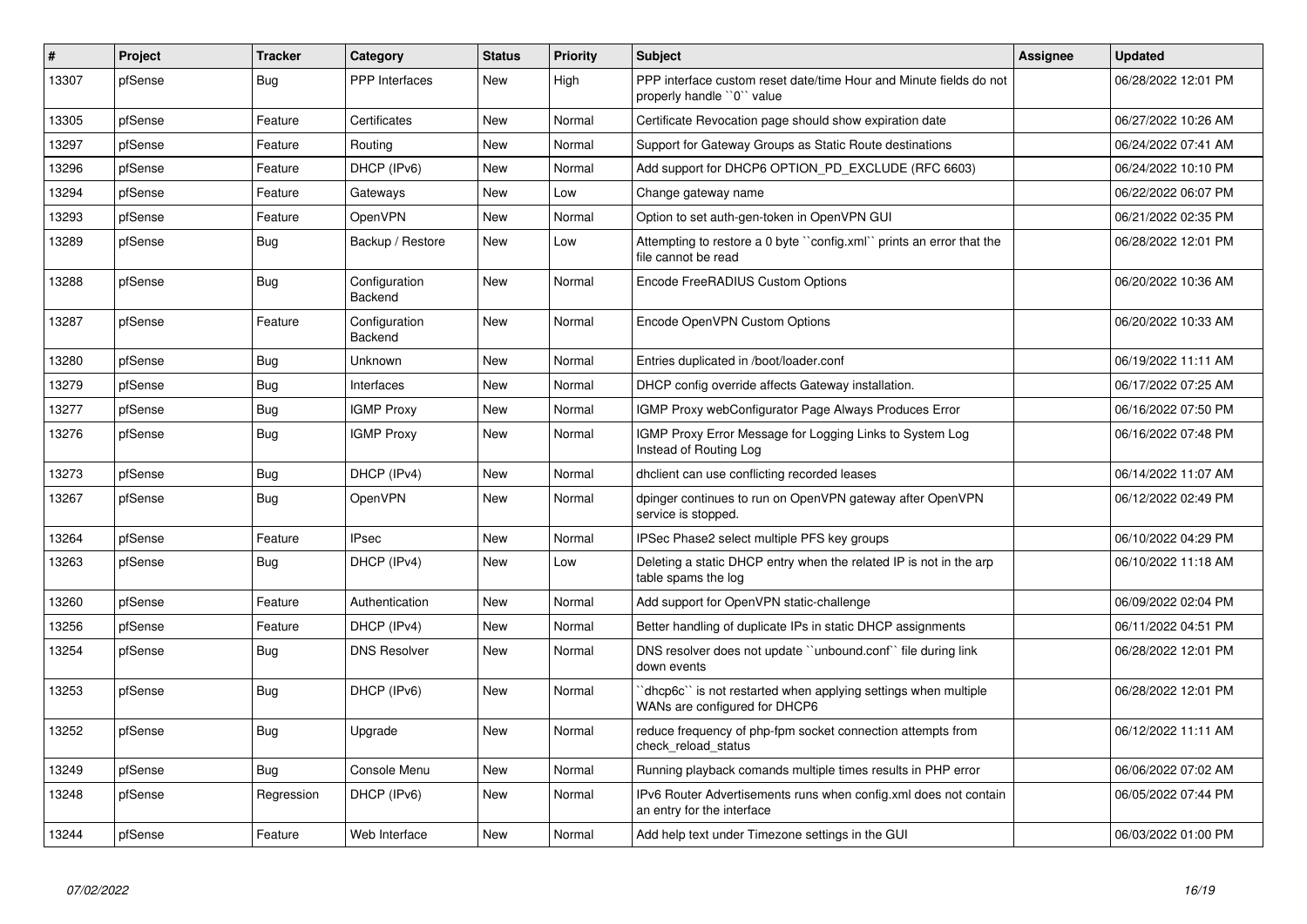| #     | Project | <b>Tracker</b> | Category              | <b>Status</b> | <b>Priority</b> | Subject                                                                                                                             | <b>Assignee</b> | <b>Updated</b>      |
|-------|---------|----------------|-----------------------|---------------|-----------------|-------------------------------------------------------------------------------------------------------------------------------------|-----------------|---------------------|
| 13242 | pfSense | Feature        | Gateway Monitoring    | New           | Normal          | Enhancements to static route creation/deletion for dpinger monitor<br>IPs                                                           |                 | 06/03/2022 11:20 AM |
| 13237 | pfSense | Bug            | DHCP (IPv6)           | New           | Normal          | dhcp6c script cannot be executed safely                                                                                             |                 | 06/01/2022 11:20 AM |
| 13227 | pfSense | Feature        | <b>IPsec</b>          | <b>New</b>    | High            | Enable IPSec Virtual IP Pool assignment by Radius for Mobile<br>Users - SIMPLE FIX                                                  |                 | 05/27/2022 10:15 AM |
| 13224 | pfSense | Bug            | Notifications         | <b>New</b>    | Normal          | Email notification flood when UPS (NUT) and WAN send<br>notifications                                                               |                 | 05/27/2022 01:58 AM |
| 13222 | pfSense | <b>Bug</b>     | UPnP/NAT-PMP          | <b>New</b>    | Normal          | CARP IP does not listen for NAT-PMP packets                                                                                         |                 | 05/26/2022 02:28 PM |
| 13220 | pfSense | Feature        | Captive Portal        | <b>New</b>    | Very Low        | Voucher per-roll bandwidth restrictions and traffic quotas                                                                          |                 | 05/26/2022 08:16 AM |
| 13219 | pfSense | Feature        | <b>Captive Portal</b> | <b>New</b>    | <b>Very Low</b> | Enable/Disable single voucher roll                                                                                                  |                 | 05/26/2022 08:14 AM |
| 13168 | pfSense | Feature        | Dashboard             | New           | Low             | Multiple Dashboard views for a single user                                                                                          |                 | 05/16/2022 07:53 AM |
| 13167 | pfSense | <b>Bug</b>     | <b>Dynamic DNS</b>    | <b>New</b>    | Normal          | phpDynDNS: DigitalOcean ddns update fails (bad request, invalid<br>character '-' in request_id)                                     |                 | 06/16/2022 09:30 PM |
| 13161 | pfSense | Feature        | Web Interface         | <b>New</b>    | Very Low        | FLASH PORT'S LED button, to help quickly find port that need to<br>be connected to patch&cable                                      |                 | 05/14/2022 06:35 AM |
| 13159 | pfSense | Todo           | Web Interface         | <b>New</b>    | Very Low        | Decrease distance between img-buttons in webGUI to eliminate<br>mistake entry                                                       |                 | 05/14/2022 06:52 AM |
| 13158 | pfSense | <b>Bug</b>     | Web Interface         | <b>New</b>    | Normal          | Input validation error when applying limiter changes                                                                                |                 | 05/14/2022 05:32 PM |
| 13144 | pfSense | <b>Bug</b>     | Rules / NAT           | New           | Very Low        | Firewall rule entries can get out of sync when entries are deleted<br>while other administrators are editing entries simultaneously |                 | 05/10/2022 07:26 AM |
| 13110 | pfSense | <b>Bug</b>     | CARP                  | <b>New</b>    | Very Low        | changing CARP VIP address does not update outbound NAT<br>interface IP                                                              |                 | 05/03/2022 02:52 PM |
| 13091 | pfSense | Feature        | OpenVPN               | <b>New</b>    | Normal          | RFE: Ability to specify the order of OpenVPN Authentication<br>servers                                                              |                 | 04/22/2022 04:30 PM |
| 13087 | pfSense | Bug            | OpenVPN               | <b>New</b>    | Normal          | OpenVPN Server: hide WINS servers list when netbios option is<br>unchecked while WINS servers is checked                            |                 | 04/22/2022 10:29 AM |
| 13076 | pfSense | <b>Bug</b>     | Gateway Monitoring    | <b>New</b>    | Normal          | Marking a gateway as down does not affect IPsec entries using<br>gateway groups                                                     |                 | 06/28/2022 12:01 PM |
| 13068 | pfSense | <b>Bug</b>     | Aliases / Tables      | <b>New</b>    | Normal          | Error loading rules when URL Table IPs content is empty                                                                             |                 | 04/17/2022 09:07 PM |
| 13067 | pfSense | <b>Bug</b>     | <b>FilterDNS</b>      | <b>New</b>    | Normal          | filterdns resolve interval is twice the intended value                                                                              |                 | 04/17/2022 07:45 PM |
| 13058 | pfSense | Todo           | Rules / NAT           | <b>New</b>    | Normal          | Add static routes and directly connected networks back to policy<br>route negation rules                                            |                 | 04/13/2022 08:05 AM |
| 13051 | pfSense | <b>Bug</b>     | Traffic Shaper (ALTQ) | New           | Normal          | Firewall traffic shaper by interface selection unknow                                                                               |                 | 04/12/2022 07:03 AM |
| 13046 | pfSense | <b>Bug</b>     | Rules / NAT           | New           | Normal          | Floating rule applied to IPv6 interface with a SLAAC DHCPv6<br>gateway reports error on boot                                        |                 | 04/11/2022 09:50 AM |
| 13017 | pfSense | Feature        | Packet Capture        | New           | Normal          | Packet capture: add preview results while capture is running                                                                        |                 | 04/09/2022 11:08 AM |
| 13009 | pfSense | Feature        | OpenVPN               | New           | Normal          | Add option for multiple remote addresses to OpenVPN Client                                                                          |                 | 03/31/2022 12:42 PM |
| 13003 | pfSense | Bug            | Hardware / Drivers    | New           | Normal          | Malicious Driver Detection event on ixl driver                                                                                      |                 | 06/25/2022 05:00 PM |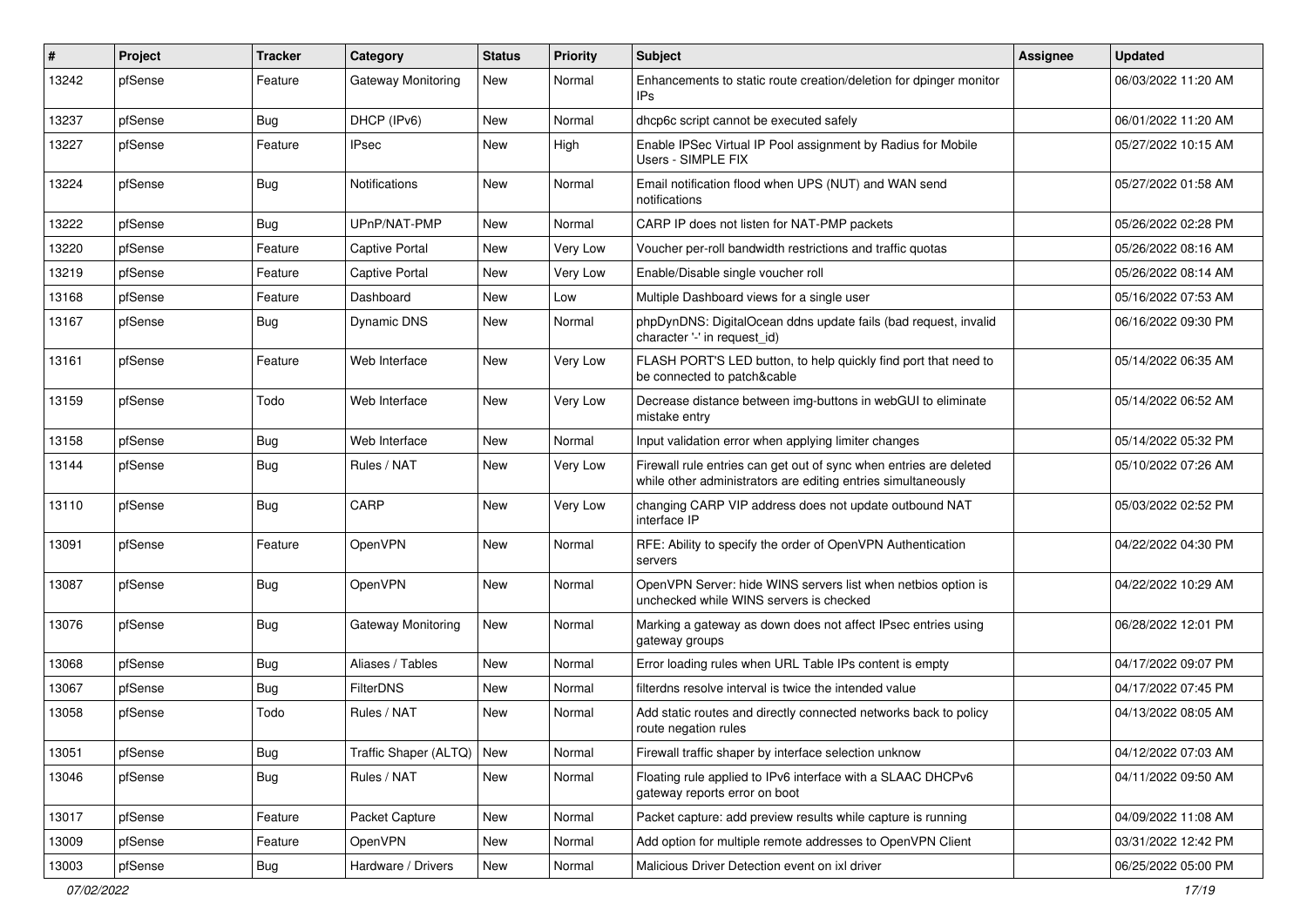| #     | Project | <b>Tracker</b> | Category                                        | <b>Status</b> | <b>Priority</b> | <b>Subject</b>                                                                                | Assignee | <b>Updated</b>      |
|-------|---------|----------------|-------------------------------------------------|---------------|-----------------|-----------------------------------------------------------------------------------------------|----------|---------------------|
| 13000 | pfSense | Bug            | <b>IPsec</b>                                    | <b>New</b>    | Low             | IPsec AES-GCM encryption algorithm "Key Length" field should be<br>labeled "ICV Length"       |          | 03/30/2022 07:40 AM |
| 12960 | pfSense | Bug            | Installer                                       | <b>New</b>    | Normal          | VGA installer image defaults to serial console, serial console is<br>default in GUI settings  |          | 06/28/2022 12:01 PM |
| 12950 | pfSense | Bug            | Routing                                         | <b>New</b>    | Normal          | OpenVPN as default gateway does not get set at boot time                                      |          | 04/09/2022 05:46 PM |
| 12938 | pfSense | Bug            | <b>IPv6 Router</b><br>Advertisements<br>(RADVD) | <b>New</b>    | Normal          | MaxRtrAdvInterval would allow stale DNS servers to be deleted<br>faster                       |          | 03/12/2022 09:37 AM |
| 12927 | pfSense | Bug            | OpenVPN                                         | <b>New</b>    | Normal          | OpenVPN with OCSP enabled allows connections with revoked<br>certificates                     |          | 03/24/2022 08:22 AM |
| 12922 | pfSense | <b>Bug</b>     | DHCP (IPv4)                                     | <b>New</b>    | Normal          | Classless static routes received on DHCP WAN can override<br>chosen default gateway           |          | 03/28/2022 10:08 AM |
| 12905 | pfSense | Bug            | Web Interface                                   | <b>New</b>    | Normal          | Add VLAN Re-assignment to Import Interface Mismatch Wizard                                    |          | 03/07/2022 08:05 AM |
| 12903 | pfSense | Feature        | Notifications                                   | <b>New</b>    | Normal          | alternative authentication methods for email notifications?                                   |          | 03/07/2022 07:52 AM |
| 12888 | pfSense | <b>Bug</b>     | Rules / NAT                                     | <b>New</b>    | Normal          | pfSense sends un-NATed packets during OpenVPN startup                                         |          | 03/01/2022 03:13 PM |
| 12875 | pfSense | Bug            | Package System                                  | New           | Normal          | Import zabbix-agent6 and zabbix-proxy6 from FreeBSD Ports                                     |          | 05/28/2022 06:50 PM |
| 12874 | pfSense | Feature        | <b>OpenVPN</b>                                  | <b>New</b>    | Normal          | OpenVPN RADIUS Framed-Pool                                                                    |          | 02/25/2022 02:24 PM |
| 12857 | pfSense | Bug            | Gateways                                        | New           | Normal          | Firewall gateway goes away when making changes to Bridge0<br>device                           |          | 02/27/2022 11:20 AM |
| 12850 | pfSense | Bug            | Routing                                         | <b>New</b>    | Low             | Console error during boot: ``route: route has not been found``                                |          | 02/22/2022 08:27 AM |
| 12848 | pfSense | Feature        | Dynamic DNS                                     | <b>New</b>    | Normal          | Evaluation of the DynDNS "Result Match" string                                                |          | 02/22/2022 02:01 AM |
| 12828 | pfSense | Bug            | <b>Wireless</b>                                 | <b>New</b>    | Normal          | pfSense keeps crashing (Fatal trap 12: page fault while in kernel<br>mode)                    |          | 02/21/2022 07:55 AM |
| 12823 | pfSense | <b>Bug</b>     | DHCP (IPv6)                                     | <b>New</b>    | Normal          | Multiple DHCP6 WAN connections PPPoE interface 'defached'<br>status                           |          | 02/18/2022 05:39 AM |
| 12813 | pfSense | Feature        | Installer                                       | <b>New</b>    | Low             | Recover extra data in the installer                                                           |          | 02/17/2022 07:52 AM |
| 12797 | pfSense | Bug            | UPnP/NAT-PMP                                    | <b>New</b>    | Normal          | UPnP+STUN forms invalid outbound NAT rules using the external<br>address discovered from STUN |          | 02/15/2022 01:01 PM |
| 12774 | pfSense | Bug            | Backup / Restore                                | New           | Normal          | Picture widget image is not saved in backup                                                   |          | 04/04/2022 04:48 AM |
| 12768 | pfSense | Feature        | Upgrade                                         | <b>New</b>    | Normal          | pfSense-repo: Make sure default config file exists                                            |          | 06/28/2022 12:01 PM |
| 12764 | pfSense | Bug            | Gateways                                        | <b>New</b>    | Normal          | VTI gateway status is pending after assigning the VTI interface                               |          | 02/07/2022 05:41 AM |
| 12747 | pfSense | Bug            | Logging                                         | <b>New</b>    | Normal          | System log is filled by sshguard                                                              |          | 06/30/2022 05:21 AM |
| 12746 | pfSense | Feature        | Interfaces                                      | New           | High            | IPoE feature for WAN interface                                                                |          | 02/01/2022 01:42 AM |
| 12737 | pfSense | <b>Bug</b>     | Certificates                                    | <b>New</b>    | Normal          | CApath is not defined by default in curl                                                      |          | 06/28/2022 12:01 PM |
| 12730 | pfSense | Bug            | Captive Portal                                  | <b>New</b>    | Normal          | RADIUS accounting does not work if WAN is down                                                |          | 01/26/2022 05:13 AM |
| 12726 | pfSense | <b>Bug</b>     | Authentication                                  | <b>New</b>    | Normal          | LDAP select container button auto populate                                                    |          | 01/25/2022 01:48 PM |